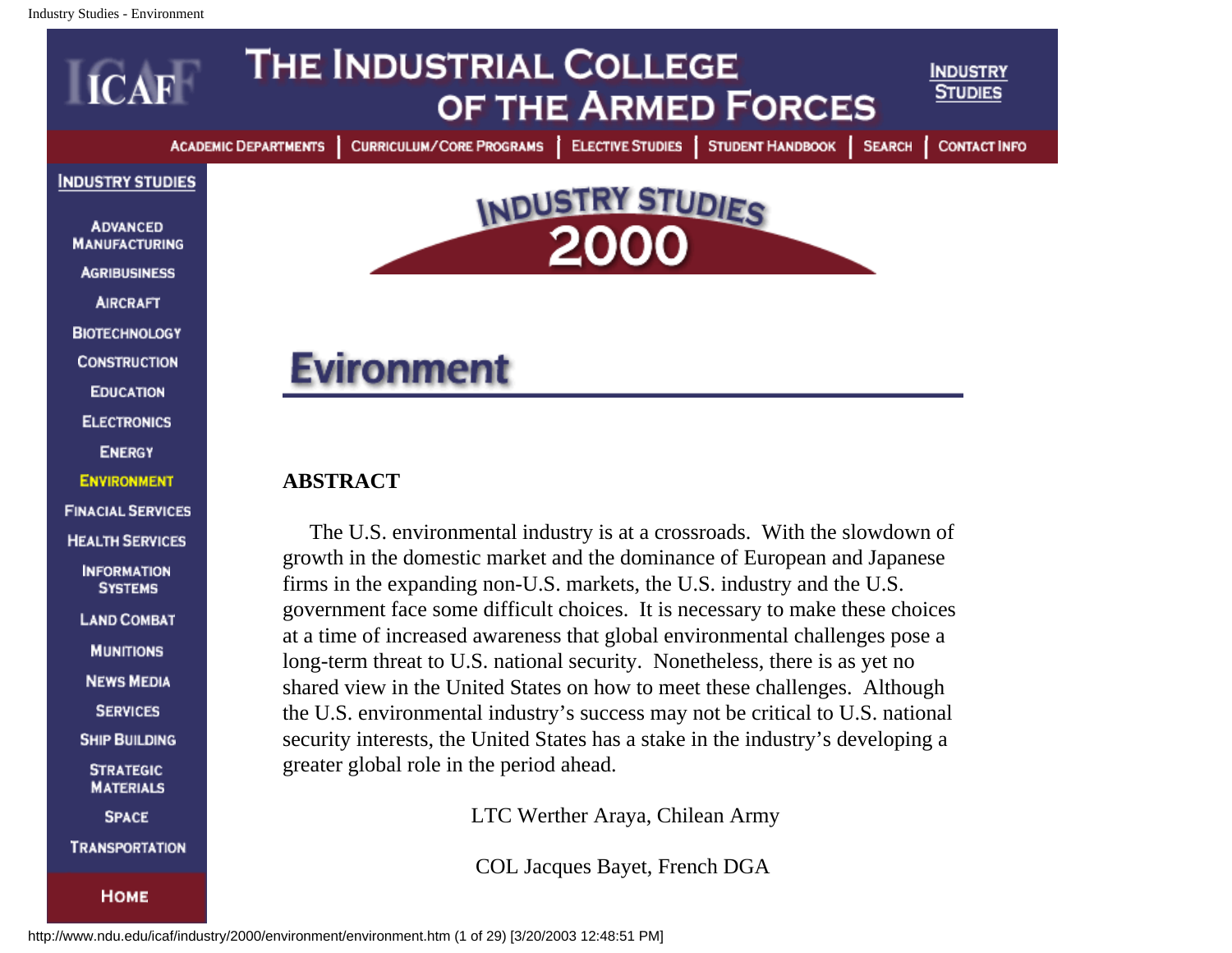LTC Michael Bechtold, USA

Ms. Barbara Campbell, Dept. of the Army

Mr. James Danoy, Defense Intelligence Agency

Ms. Melissa Daston, Defense Intelligence Agency

CDR Douglas Garrett, USN

Mr. Douglas Greene, Dept. of State

CDR James Hamill, USN

Lt Col Mary May, USAF

Ms. Constance Phlipot, Dept. of State

Lt Col Walter Sobczyk, ANG

LTC Robert Suthard, USA

COL Richard Thresher, USA

COL Harry Dorsey, USA, faculty

Dr. Greg Foster, faculty

Mr. Robert Kohn, faculty

Dr. Steven Meyer, faculty

# **PLACES VISITED**

http://www.ndu.edu/icaf/industry/2000/environment/environment.htm (2 of 29) [3/20/2003 12:48:51 PM]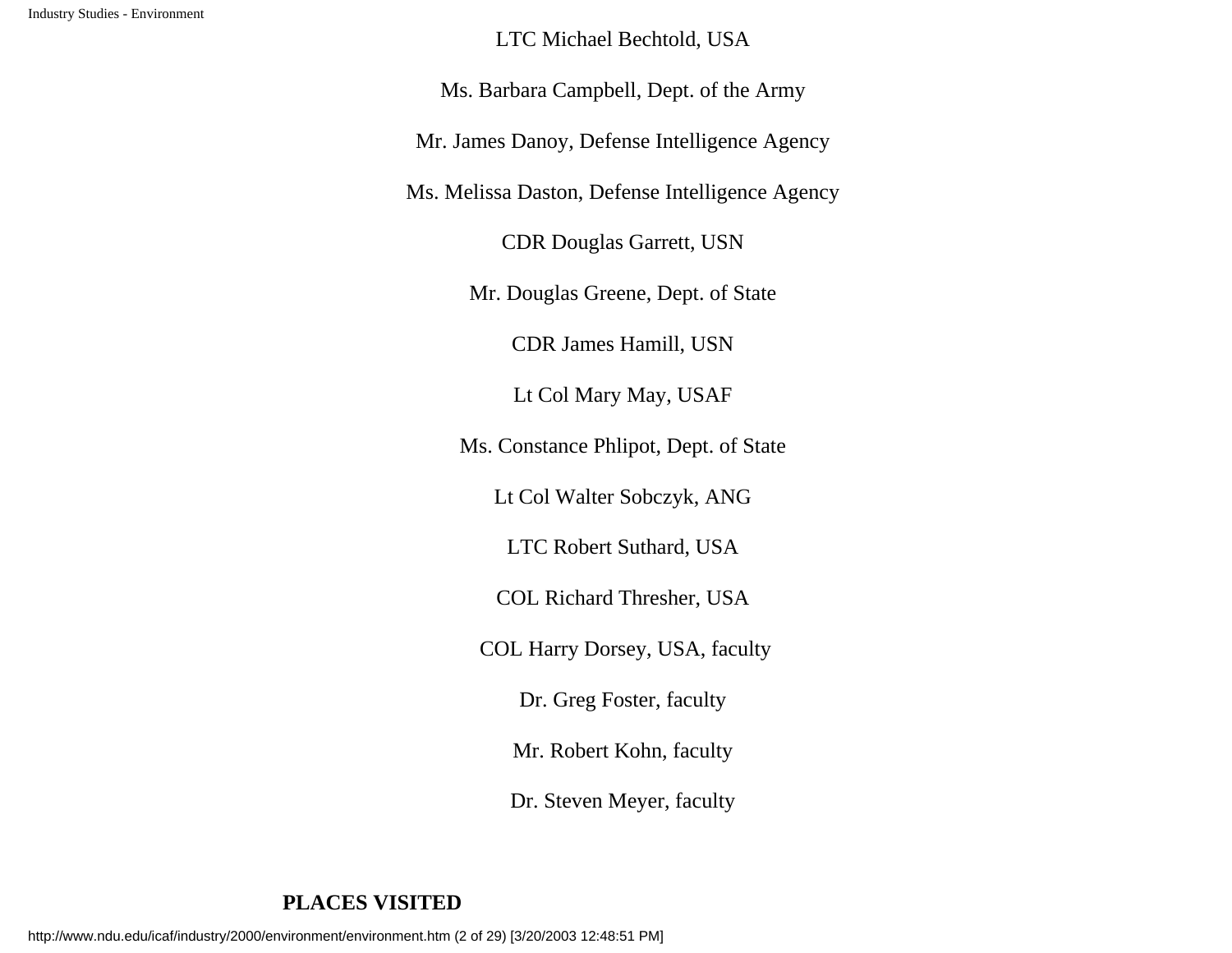# **Domestic**

Bechtel, San Francisco, CA

Department of Environmental Quality, Richmond, VA

DuPont, Richmond, VA

Environmental Business International, San Diego, CA

Geomatrix Consultants, Oakland, CA

Lawrence Berkeley National Laboratory, Berkeley, CA

Maryland Department of the Environment, Baltimore, MD

Maryland State Department of Business and Economic Development, Baltimore, MD

Natural Resources Defense Council, San Francisco, CA

Nautilus Institute for Security and Sustainable Development, Berkeley, CA

Naval Facilities Engineering Command, San Diego, CA

Resource Renewal Institute, San Francisco, CA

Science Applications International, Santa Barbara, CA

Scripps Institution of Oceanography, La Jolla, CA

Vanguard Research, Inc., Fairfax, VA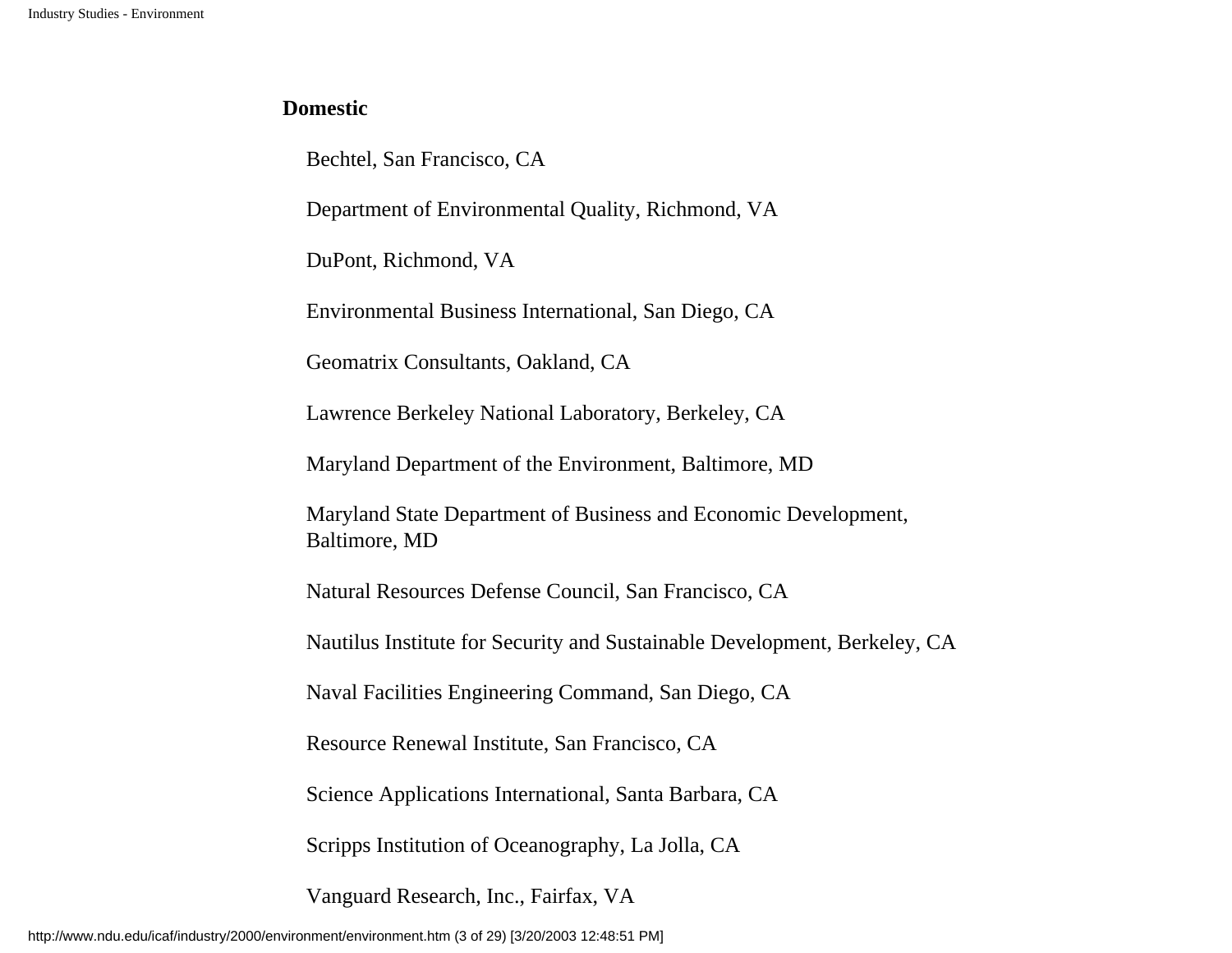Versar, Colombia, MD

# **International**

Deutsche Bahn, Kirchmoeser, Germany

European Commission, Brussels, Belgium

European Committee, American Chamber of Commerce, Brussels, Belgium

Federal Ministry for the Environment, Nature Conservation and Nuclear Safety, Berlin, Germany

GASAG, Berlin, Germany

GE Hungary, Budapest, Hungary

Istanbul Greater City Municipality, Istanbul, Turkey

Marmara Municipalities Union, Istanbul, Turkey

Ministry for the Environment, Budapest, Hungary

Ministry of Defense, Budapest, Hungary

NATO Headquarters, Brussels, Belgium

Regional Environmental Center, Szentendre, Hungary

Turkish–U.S. Business Council of Foreign Economic Relations Board, Istanbul, Turkey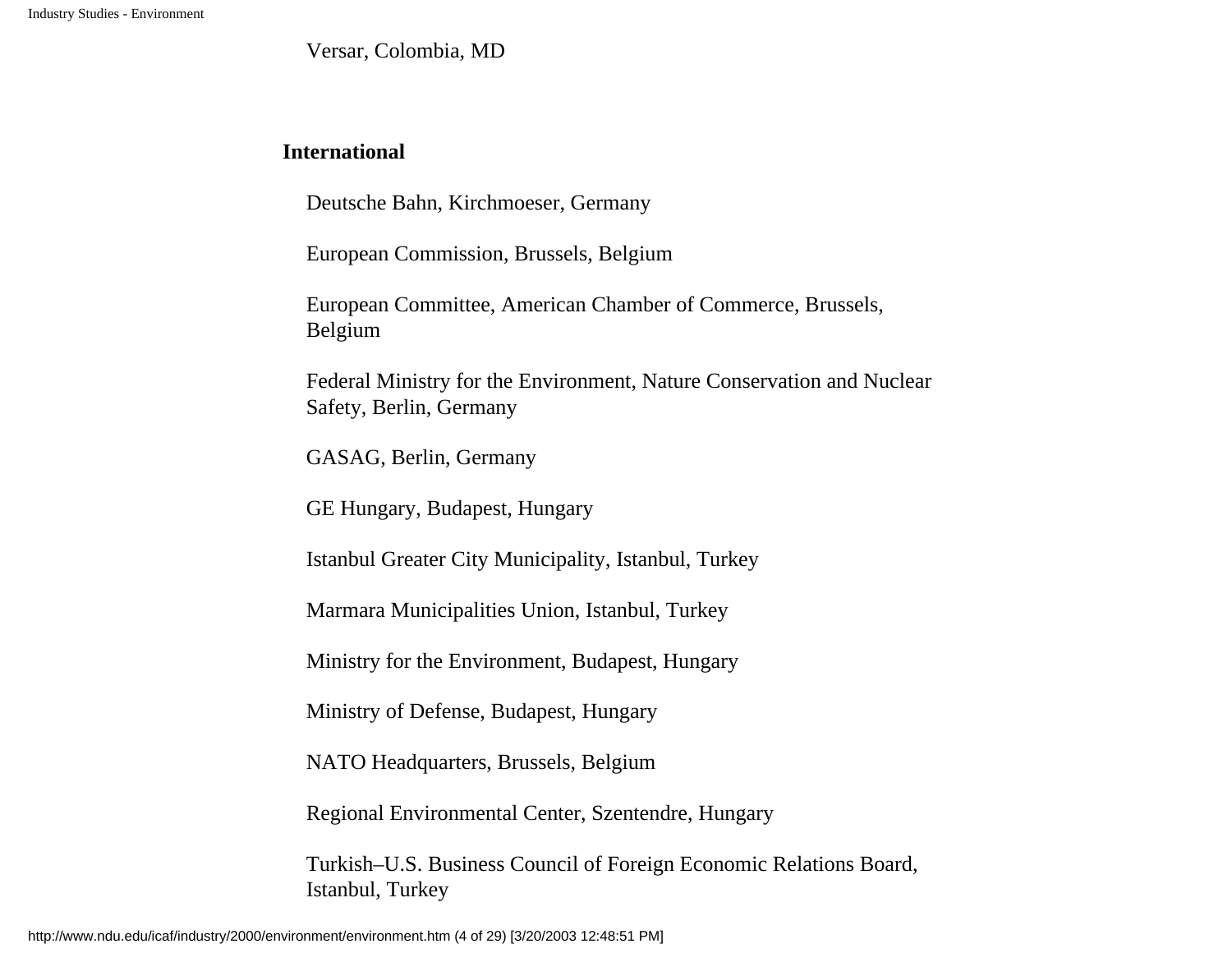U.S. Consulate General, Istanbul, Turkey

U.S. Embassy, Berlin, Germany, and Budapest, Hungary

U.S. Mission to the EU, Brussels, Belgium

# **INTRODUCTION**

Conceived three decades ago out of new public concern for the environment, the U.S. environmental industry was born and raised in the regulatory framework that the U.S. government created. With the newly formed Environmental Protection Agency (EPA) at the head, the body of environmental regulations, laws, and standards shaped the character of that industry. Also during this time, global concerns raised the environment to an important place among foreign policy issues. The 1999 National Security Strategy identified the environment as a key element of U.S. national security.

At the beginning of the  $21<sup>st</sup>$  century, the environmental industry is at a crossroads in the United States. Industry and municipalities are largely in compliance with environmental standards, and the quality of the domestic environment is generally considered "good." A major change in regulations—the driver of the industry for 30 years—is highly unlikely unless or until the health of the U.S. public suffers from contaminated air and water, the greenhouse effect, or reduction of the ozone layer. Indeed, there is a sense that the political process in the United States has stalled on environmental policy, even as the issue gains greater currency in the international arena.

Within some U.S. companies and in parts of the nongovernment organization (NGO) community, a change in the philosophy of economic growth is now beginning to evolve. The basis for this new approach, "sustainable development," is the concept that the path to competitive advantage is resource productivity. Those who subscribe to the sustainable development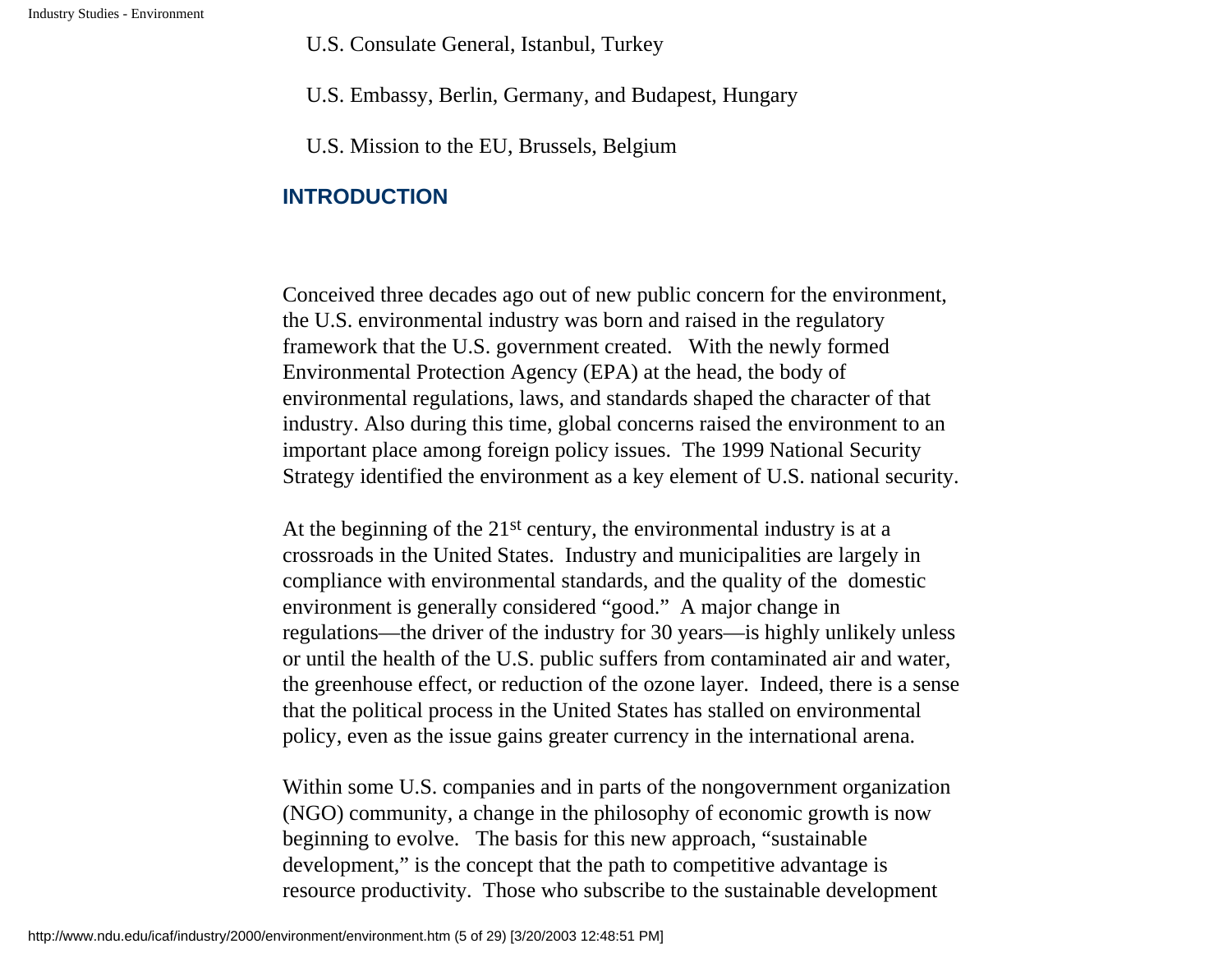philosophy view pollution as an inefficiency; value land and resources at their real, rather than accounting, cost; and recognize the economic return to be obtained from waste minimization. They understand the interconnected global economy and appreciate the importance of industrial and community integration. This philosophy has the potential to revitalize the environmental industry. If it takes hold and enters the mainstream of economic thought in the United States, there will be a revolution in the environmental field. If not, the U.S. environmental industry will stagnate further.

The Clinton Administration embraces the philosophy of sustainable development. The most recent National Security Strategy promotes sustainable development, especially through development assistance efforts. At the same time, however, the United States is reluctant to accept restrictions on its own economic activities from international environmental agreements.

# **ENVIRONMENTAL SECTORS**

The environmental industry is a collection of very diverse companies. At \$190 billion in revenues and more than 1.3 million employees, it is larger than the automobile industry. The environmental industry includes more than 30,000 private companies, which account for 67 percent of revenues, and more than 80,000 public entities. Small firms dominate: a large majority of firms produce less than \$10 million in annual revenues, and many of these produce less than \$5 million. The industry does include very large water and waste management companies and engineering giants such as Bechtel, however. In recent years, a trend toward consolidation of companies has left the sector with relatively few middle-sized firms.

As the U.S. Department of Commerce defines the industry, it includes all revenue-generating activities associated with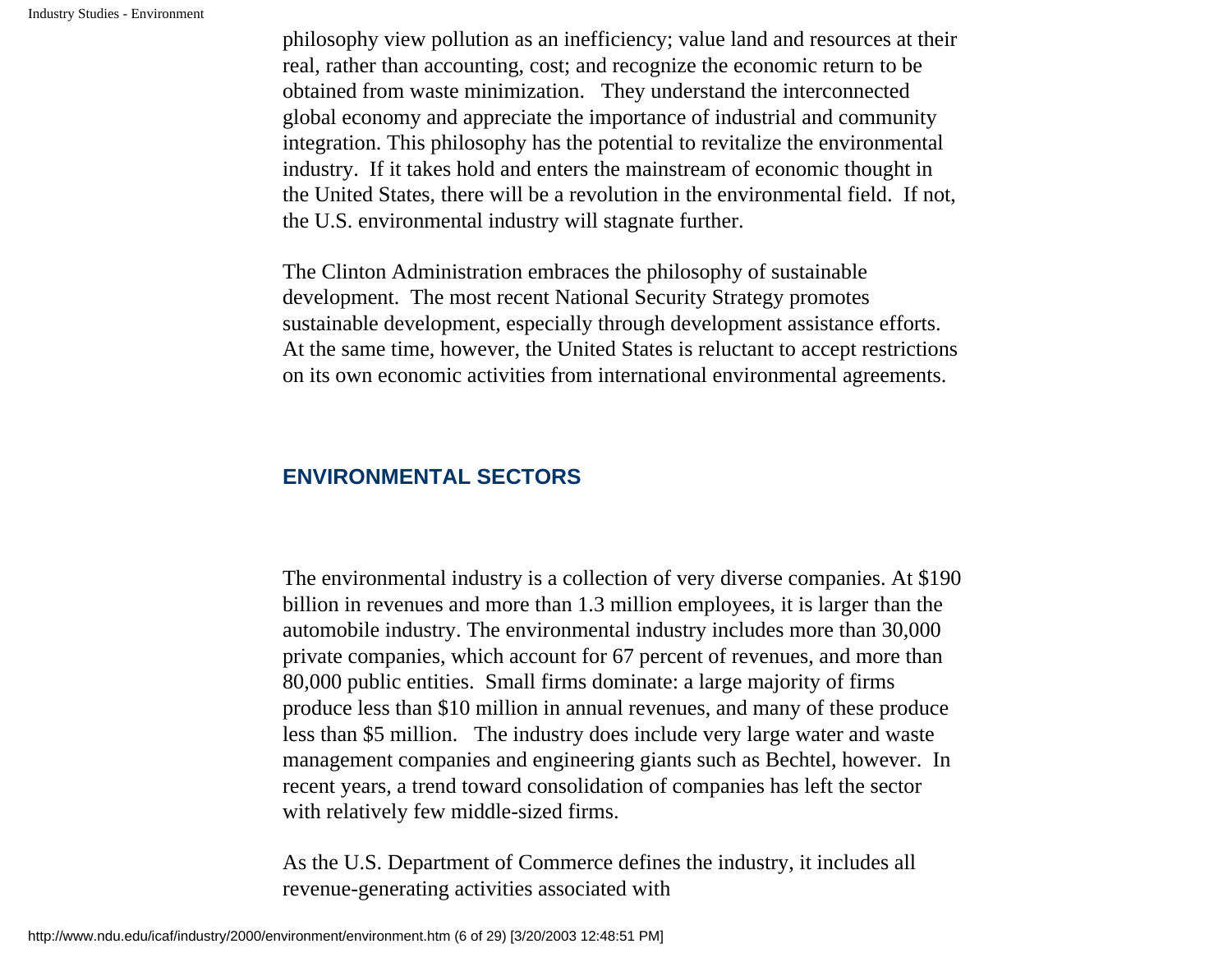- 1. Compliance with environmental regulations
- 2. Environmental assessment, analysis, and protection
- 3. Pollution control, waste management, and remediation of contaminated property
- 4. Provision and delivery of the environmental resources of water, recovered materials, and clean energy
- 5. Technologies and activities that contribute to increased energy and resource efficiency, higher productivity, and sustainable economic growt[h\[i\]](#page-26-0)

# <span id="page-6-0"></span>**CURRENT CONDITION**

After heady growth in the two decades following the first Earth Day and the birth of the EPA in 1970, the environmental industry has now reached a "mature" state in the United States. Slow growth, lack of innovation, and increased consolidation characterize this state. The market for environmental services and equipment in the United States is likely to remain fairly stable over the next several years, but given the diversity within this industry, considerable differences among subsectors exist.

<span id="page-6-2"></span><span id="page-6-1"></span>Overall, the U.S. environmental industry recorded \$189.8 billion in revenues in 1998; this was a 2 percent rate of growth over 1997, following a 3 percent rate of growth in 1997 over the rate of growth in 1996. The global market grew 2.7 percent in 1997 to a total of \$478 billion[.\[ii\]](#page-26-1) Entities involving wastewater treatment, new energy sources, process and prevention technology, as well as instrumentations and information systems, experienced higher growth rates.<sup>[iii]</sup> Since 1991, the average annual return on investment, according to the *Environmental Business Journal* (*EBJ*) index of 240 environmental companies, is 6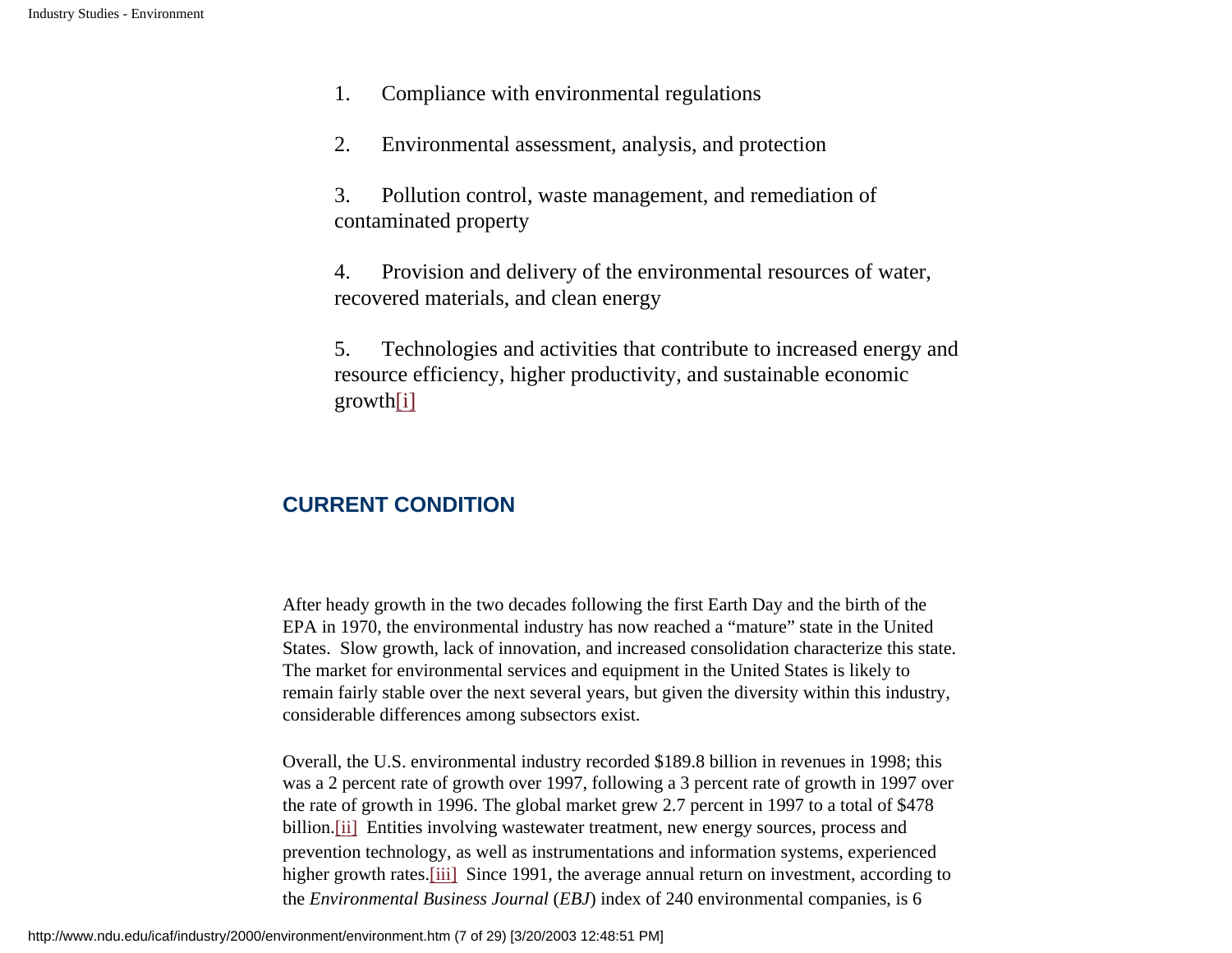percent—compared to that reported by the National Association of Securities Dealers and Quotations (NASDAQ; 22 percent), Dow Jones (16 percent), and Standard & Poor's 500 (14 percent). Environmental Business International (EBI) predicts 3.7 percent growth in the United States for 1999–2002. In contrast to more "dynamic" industries, the environmental industry has difficulty attracting new capital. In 1996, it attracted less than \$20 million in venture capital, down from \$200 million only 5 years earlier, compared to the billions raised by "dot com" start-ups.[\[iv\]](#page-26-3) Consequently, the industry has limited funding available for research and development (R&D) investment.

The United States has followed a prescriptive approach to environmental regulation that not only sets environmental standards, but also dictates the way that industry must meet those targets. Most industry analysts believe that this form of regulation now produces diminishing returns. It leads those in the industry to consider preserving the environment as only a "cost"—not an opportunity to increase revenues or reduce expenditures. It creates no incentive for innovation or any actions beyond compliance. Some blame this approach for the U.S. industry's lack of overall competitiveness in overseas markets.

To some extent, regulatory agencies have begun to move to economics-based regulatory instruments, such as emission credits trading. A few individual states (e.g., Massachusetts and Virginia) have become more innovative and have begun to work cooperatively with those in the industry to help them achieve compliance. The EPA's preference for the status quo over the more flexible and internationally accepted environmental management systems, such as the International Organization for Standardization (ISO) 14000, suggests that the regulatory system is still mired in the past, however. The European Union, in contrast, has taken a more flexible approach to regulation.

#### *Solid Waste Management*

One of the subsectors of the environmental industry in which demand is expected to remain strong is solid waste management (i.e., the collection, processing, and disposal of municipal and commercial waste). The waste management industry experienced rapid growth in the 1980s as the U.S. population became more attuned to the environmental problems caused by waste. The U.S. government responded to the public's concerns with tight regulations covering hazardous and solid wastes, such as the 1976 Resources Conservation and Recovery Act (RCRA) and subsequent amendments. Revenues grew 153 percent for 1980–1988, compared to 22 percent for 1988–1990. Growth slowed, but was still a strong 8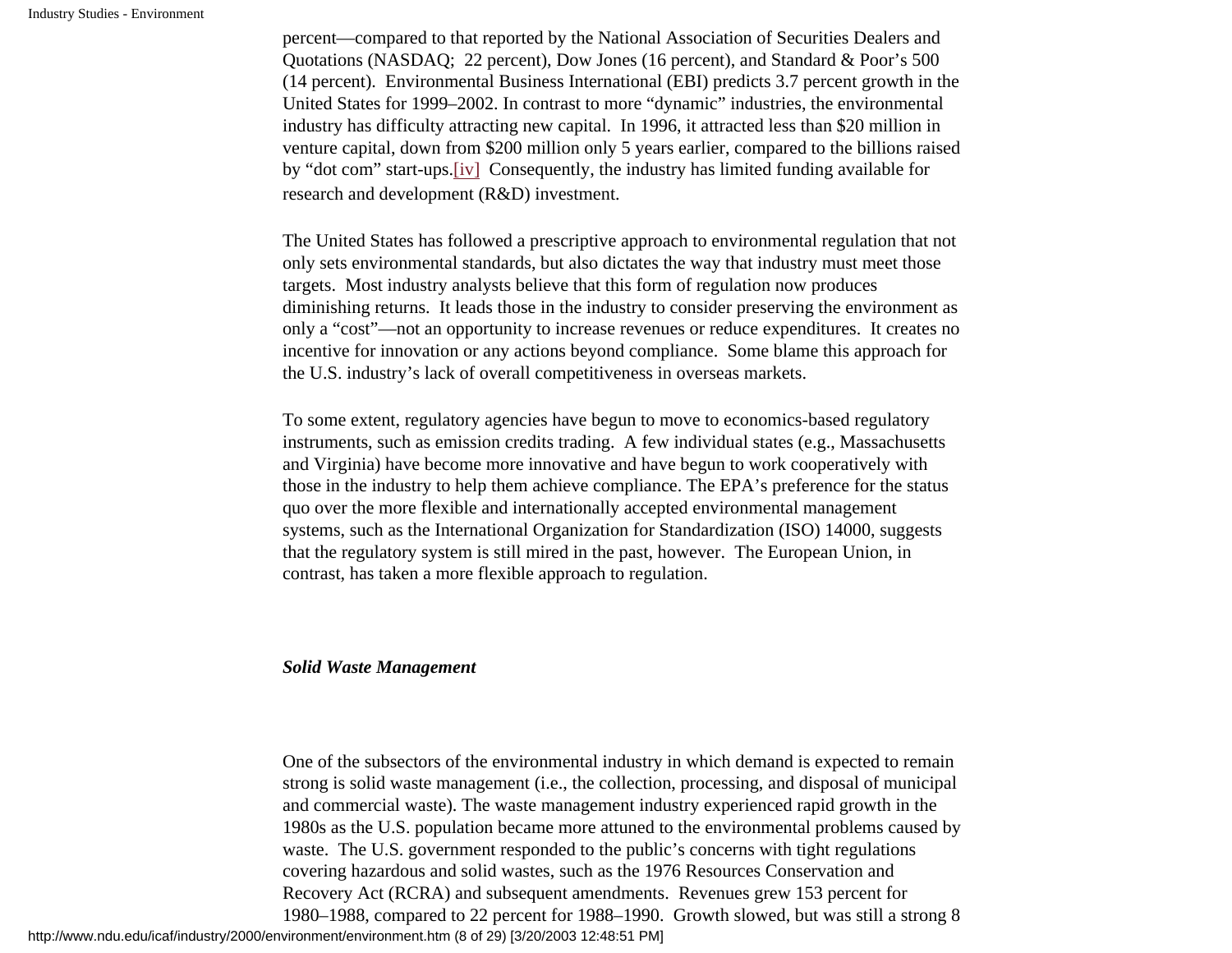<span id="page-8-0"></span>percent for 1990–1992, 9.9 percent for 1992–1994, and 9.4 percent for 1994–1996.[\[v\]](#page-26-4) Although consolidation and acquisition have changed the structure of the industry, the increasing population, the strong economy, and the maintenance of tough regulations ensure continued growth. Total revenue is expected to exceed \$45 billion by 2010[.\[vi\]](#page-26-5)

<span id="page-8-1"></span>As a result of environmentally unfriendly practices in the past, the potential market for remediation of contaminated sites and buildings is large. While the needs are great, resources are limited. The greatest demand for this service is from the U.S. government, which is responsible for the cleanup of former military and Department of Energy (DOE) installations. Smaller customers include those seeking cleanup of petroleum leaks in storage tanks and private industry brown fields. Approximately 217,000 sites remain to be cleaned. According to 1996 estimates, the cleanup bill—under current federal and state regulations—totals \$187 billion. Remediation takes 10–30 years; remediation of some DOE sites could take up to 70 years.[\[vii\]](#page-26-6) Government funding for cleanup is tight and expected to drop by 36 percent over the next decade, however. To a great extent, the demand for real estate development will drive the expenditures of private funds.

#### <span id="page-8-2"></span>*Water Treatment*

Increasing demands of a growing population for the finite supply of water will ensure a strong market for the water treatment sector of the environmental industry. The U.S. government is likely to toughen environmental water quality regulations aimed at establishing stricter compliance standards for permissible levels of waterborne microbes and viruses, as well as minimizing public exposure to disinfection by-products, over the next several years. As recently as May 2000, the EPA proposed strict new regulations on arsenic in tap water. The Appropriations Committee of the House of Representatives recently approved funding for the Clean Water State Revolving Funds for fiscal year (FY) 2000 and \$775 million for Safe Drinking Water State Revolving Funds.

The trend toward privatization is also transforming and revitalizing the water treatment sector. In most of Europe, municipalities have been privatizing water treatment facilities over the past two decades, but U.S. facilities have remained largely in the hands of local governments. Recently, U.S. municipalities have begun turning to the outright privatization of facilities or the granting of concessions for water treatment services in order to find the means to modernize infrastructure. At this time, however, private companies are not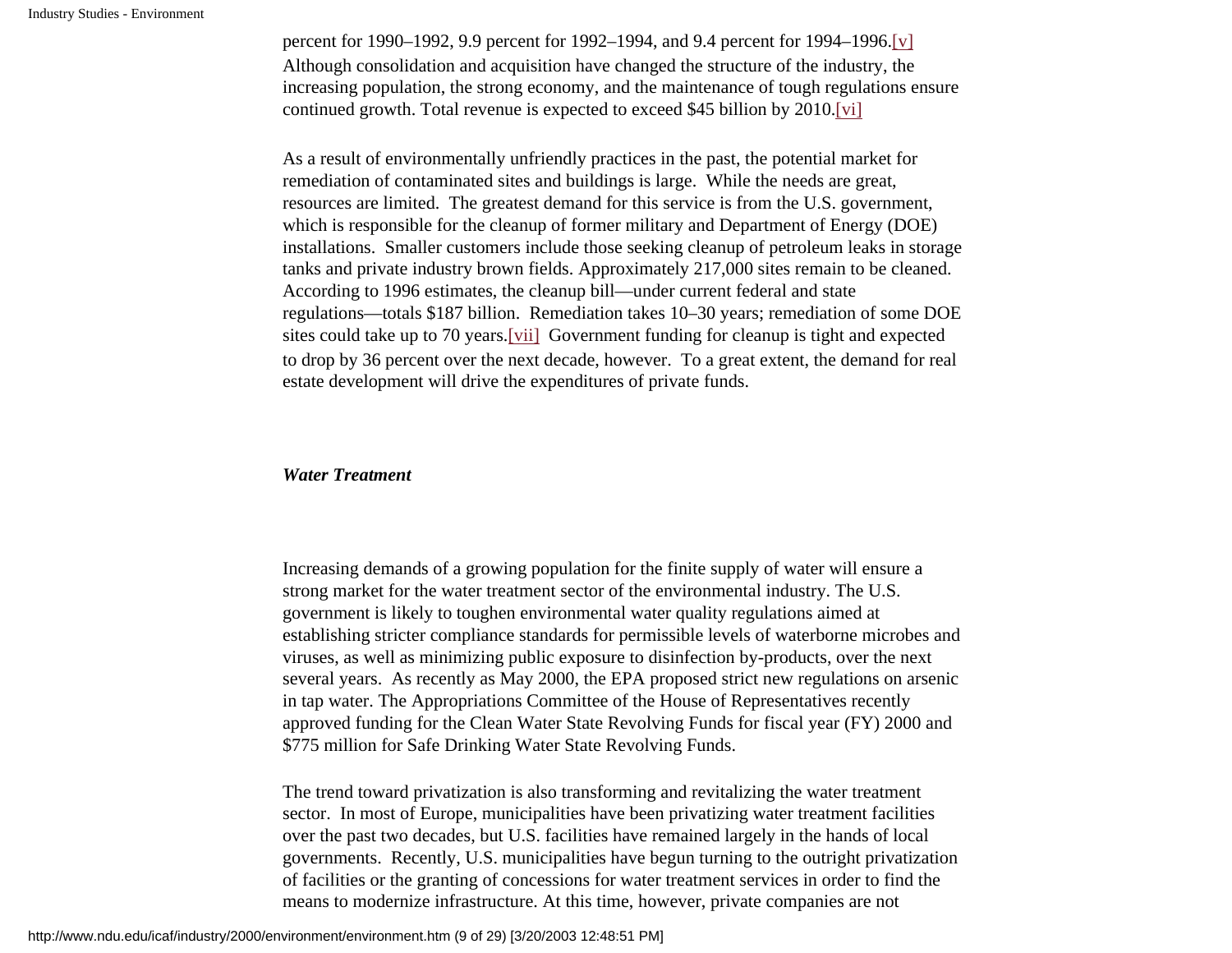purchasing water treatment and distribution systems; thus, they are not injecting funds into the area most in need of modernization and upgrading. New tax laws support privatization, as does the availability of long-term tax-exempt municipal bonds. French and British companies, with their much longer experience in the operation and management of water services, dominate this industry globally. In fact, French and British companies have recently acquired several major U.S. water treatment companies.

#### *Air Pollution*

Although tougher standards on air pollution are not expected unless or until the Kyoto Protocol on global warming enters into force, compliance with existing legislation will keep this market alive for the next several years. For example, under the 1990 amendments to the Clean Air Act, each state has or will soon develop an implementation plan for reducing pollutants in areas that are not yet in compliance with existing regulations. If a state does not submit a plan by May 2001, the federal government may withhold highway construction funds. Further amendments in December 1999 target automakers and oil refiners by requiring cuts in nitrogen oxide tailpipe emissions of more than 77 percent and reductions in the sulfur content of gasoline by 90 percent. For the first time, trucks and sport utility vehicles will come under the same regulations as cars.

# **CHALLENGES**

The fragmented U.S. environmental industry faces a growing number of challenges that it seems ill equipped to handle. Among the reasons for this situation are the absence of any unifying trade group, the unwillingness of many firms to take risks in the global marketplace, a lack of incentive to move toward the next level of technology development in order to meet the environmental challenges of the new century, and inadequate government leadership.

Perhaps the greatest challenge in the near term is to preserve and increase the U.S. environmental industry's global market share. With domestic demand for environmental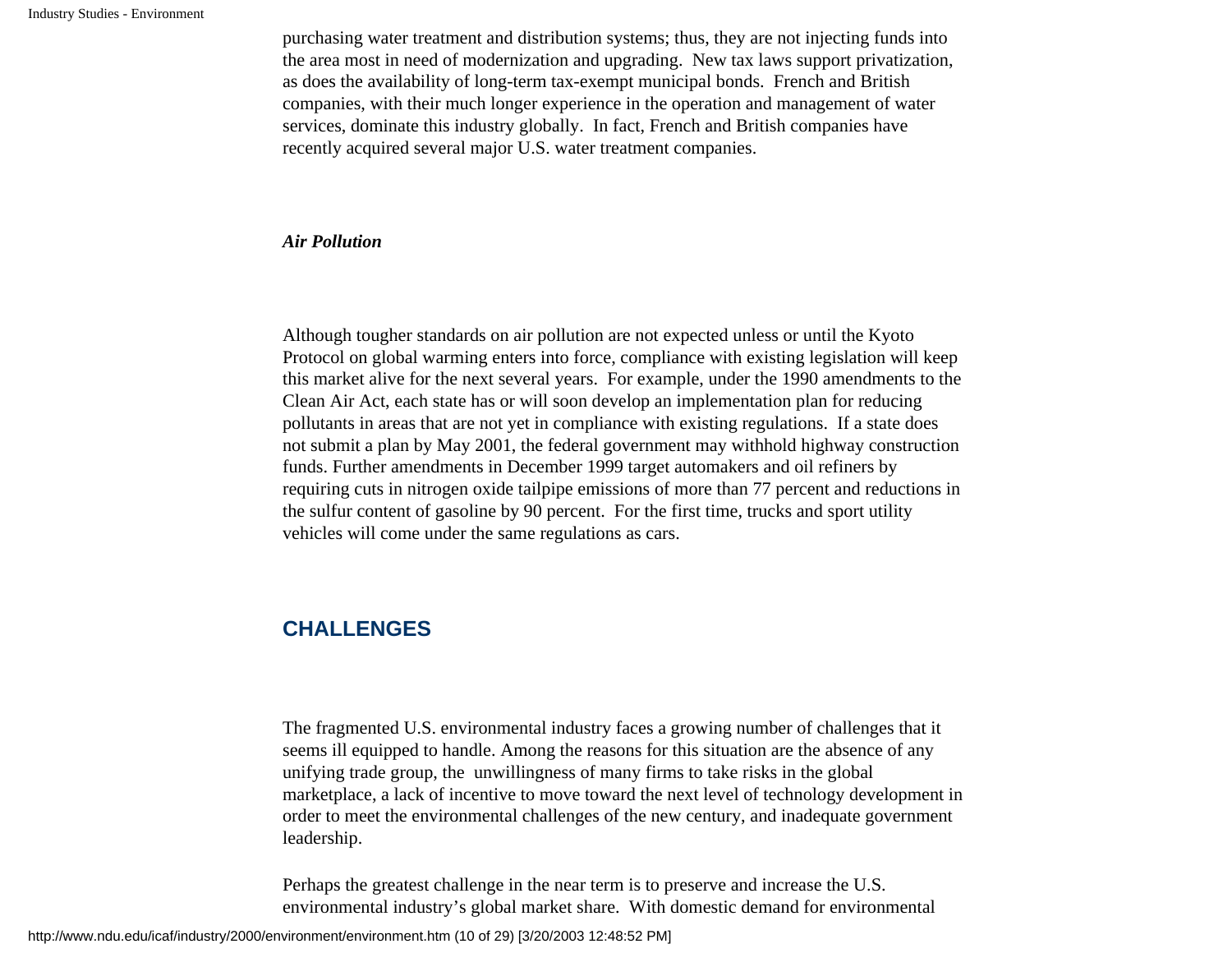products and services generally stable, opportunities for growth in the U.S. environmental industry lie mostly abroad. Yet U.S. firms, for the most part, have not met this challenge; in fact some seem to actively avoid it. At present, U.S. firms' share of the non–U.S.market is only about 6 percent. European and Japanese firms continue to dominate these markets; in addition, they have in recent years begun to buy U.S. firms in sectors still experiencing growth in the U.S. market, particularly in the water treatment sector. This trend reflects U.S. companies' relative financial weakness, unwillingness to assume the added risk of exposure to export markets, and unfamiliarity with foreign regulations and business practices. Moreover, many companies have not taken advantage of U.S. government programs designed to reduce these risks.

European firms have moved ahead in some areas of environmental technology, reflecting the more stringent environmental requirements established by European governments and the European Union. In the United States, although the government continues to fund basic research into new technologies, environmental companies invest little. Many U.S. engineering, environmental infrastructure, and service companies make no investments in technological R&D and product development. The number of equipment-manufacturing companies that are investing in research continues to decline because of market uncertainties.[\[viii\]](#page-26-7) In short, to meet the environmental challenges of the new millennium and to compete effectively with foreign firms, U.S. companies will need to invest more in research and development.

<span id="page-10-0"></span>Beyond the issues of R&D, perhaps the greatest long-term challenge facing the industry and government is forging the partnership that will be necessary to surmount new environmental challenges, particularly global warming. The task is as much political as technological. Not only will new technologies be required to reduce harmful emissions further, but also the government and the private sector will need to accept a new philosophy of economic growth—sustainable development. To be effective in meeting long-term challenges, government will need to shift from a system based on compliance and backed by enforcement to a system based on continuous process improvement. The environmental industry will play a crucial role in this evolution, but it cannot succeed without government leadership.

# **OUTLOOK**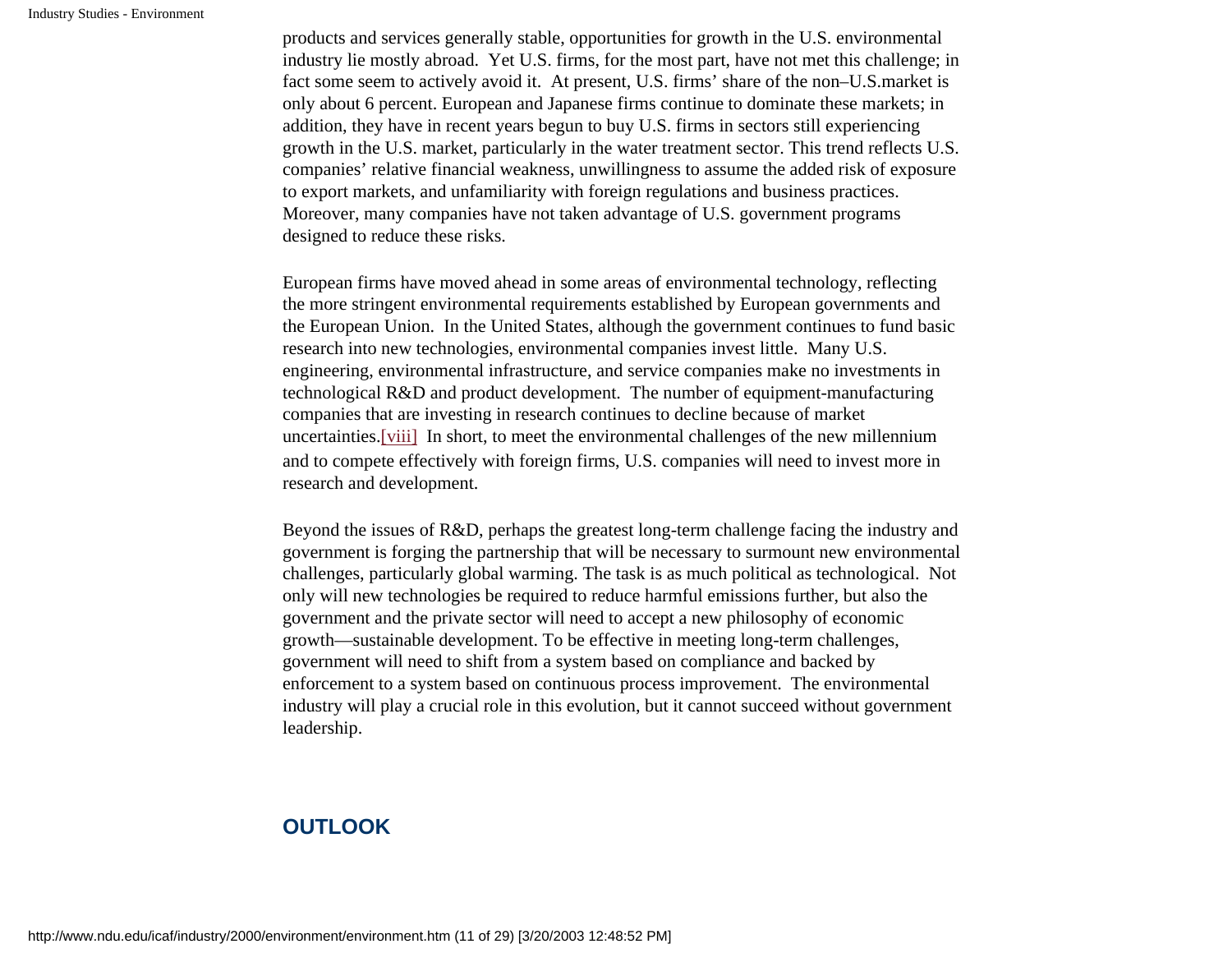The future of the environmental industry is mixed. Innovative technology and existing system enhancements make it possible for the industry to grow and improve the environment, but political will and economic drivers lag behind. In the first instance, U.S. environmental companies could expand their business in emerging overseas markets[.\[ix\]](#page-27-0)

<span id="page-11-0"></span>Figure 1 reflects the generally accepted growth forecast for the environmental industry. Growth rates will range 3–4 percent in the developed countries, but will exceed 16 percent in Asia.

# **Figure 1: Growth in U.S. vs. Global Environmental Markets**



 Table 1 presents data on the domestic environmental industry by segment, year, and probable percentage of growth in the near future. Most industry sectors show a continued, but modest, increase in revenue. Environmental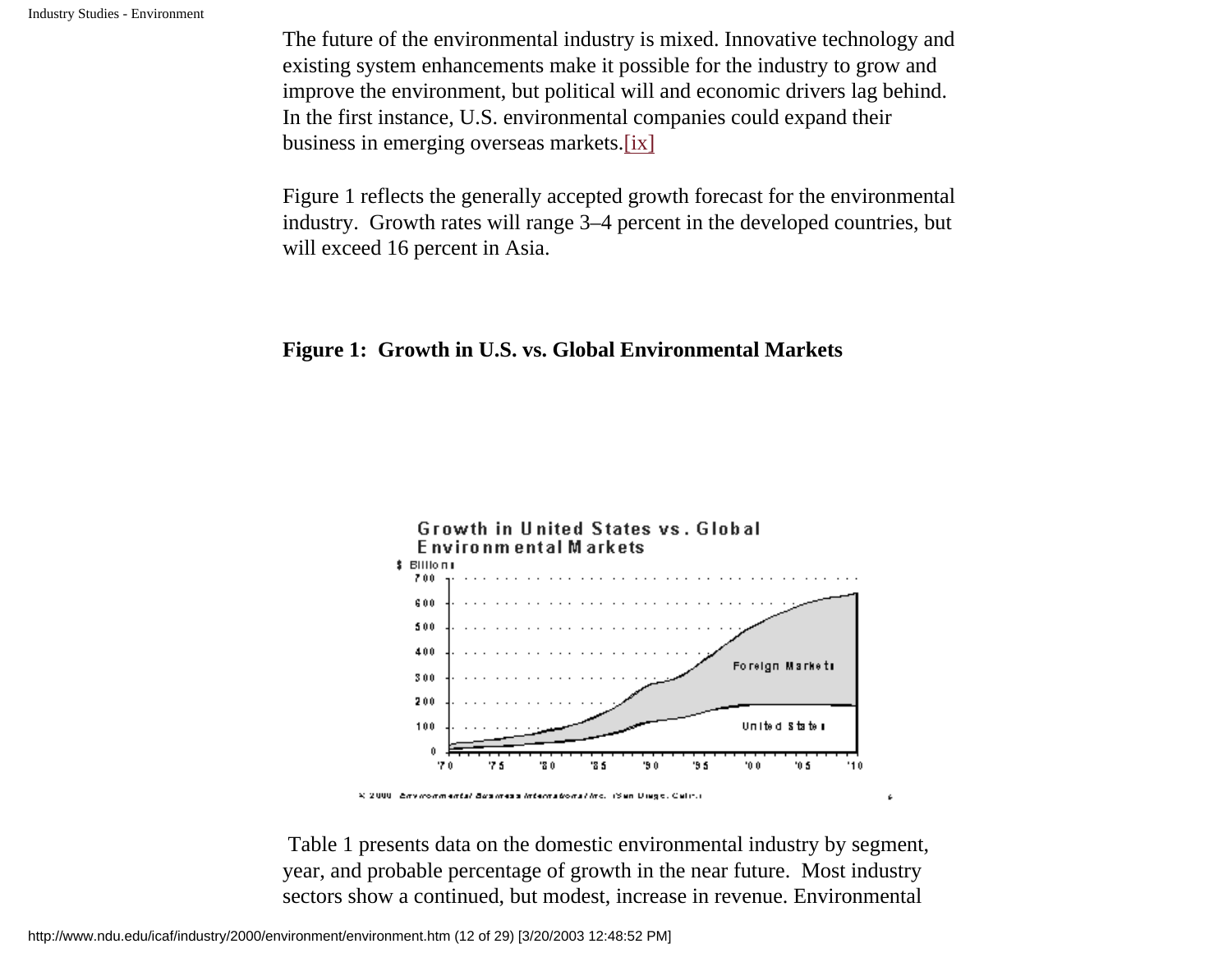energy sources, resource recovery, and process and prevention technology show the strongest growth trends in the near future.

<span id="page-12-0"></span>The National Science and Technology Council strategic plan provides a longer term prognosis. $[x]$  According to this forecast, the requirement for new technology for domestic remediation and control will peak in the first 5 years of the millennium and then rapidly decrease. Requirements for the avoidance and monitoring of future pollution will not peak until approximately 2010 and will then gradually decrease until beyond 2040.

Competitiveness in overseas markets and sustainable development are keys to the future of the U.S. environmental industry. Clearly, the U.S. market under the current regulatory framework offers little possibility for significant expansion. As noted earlier, the overseas potential is vast, but U.S. companies are not currently well placed to exploit that market.

#### **Table 1: Growth of Environmental Industry Subsectors (Revenue in**

 **Billions)** 

|                            |                   |  |                  | 1996 1997 1999 99-02 |
|----------------------------|-------------------|--|------------------|----------------------|
|                            | <b>Subsectors</b> |  |                  |                      |
|                            |                   |  |                  |                      |
| <b>Services</b>            |                   |  |                  |                      |
|                            |                   |  |                  |                      |
|                            |                   |  |                  |                      |
|                            | $\vert 1.2 \vert$ |  | $1.12$ 1.14 0.6% |                      |
| <b>Analytical services</b> |                   |  |                  |                      |
|                            |                   |  |                  |                      |

http://www.ndu.edu/icaf/industry/2000/environment/environment.htm (13 of 29) [3/20/2003 12:48:52 PM]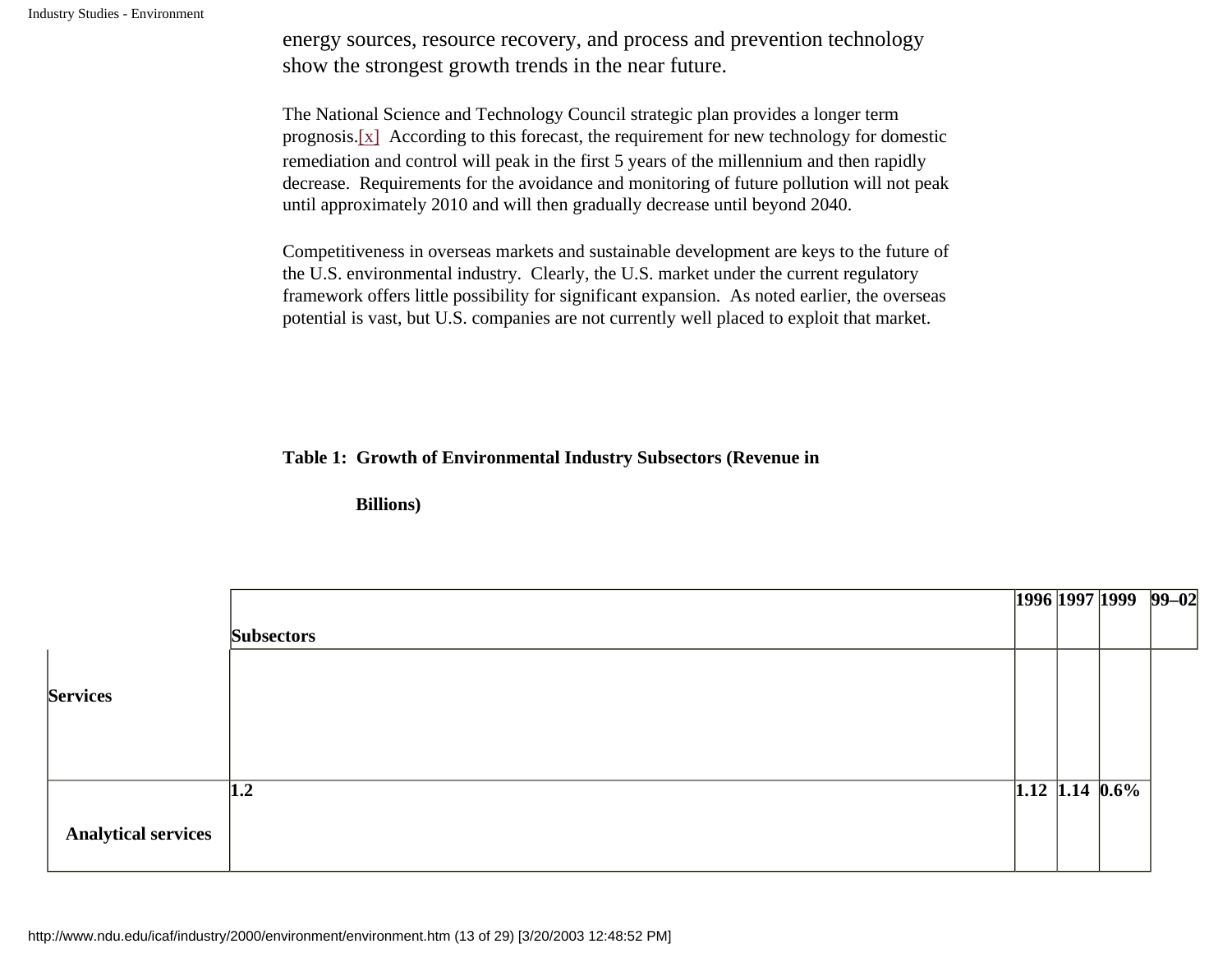| <b>Waste Water</b>                                    | 24.0              | 24.74 25.58 3.7%                |  |
|-------------------------------------------------------|-------------------|---------------------------------|--|
| <b>Management</b><br>Solid Waste<br><b>Management</b> | 33.9              | $34.9$ 36.1 $3.2\%$             |  |
| <b>Hazardous Waste</b>                                | 6.0               | $\overline{5.8}$<br>$5.67$ 0.5% |  |
| <b>Management</b><br>Remediation/industrial           | 11.1              | $11.02$ 11.01 0.9%              |  |
| services<br>Consulting and                            | $\overline{15.2}$ | 15.31 15.78 1.2%                |  |
| <b>Engineering</b><br>Equipment                       | 17.5              | $18.21$ 19.1 5.6%               |  |
| Water equipment &<br>chemicals                        |                   |                                 |  |
| <b>Instruments and</b><br><b>Information Systems</b>  | $\overline{3.1}$  | $3.26$ 3.30 3.6%                |  |
| Air pollution control<br>equipment                    | 15.3              | 15.79 16.53 2.7%                |  |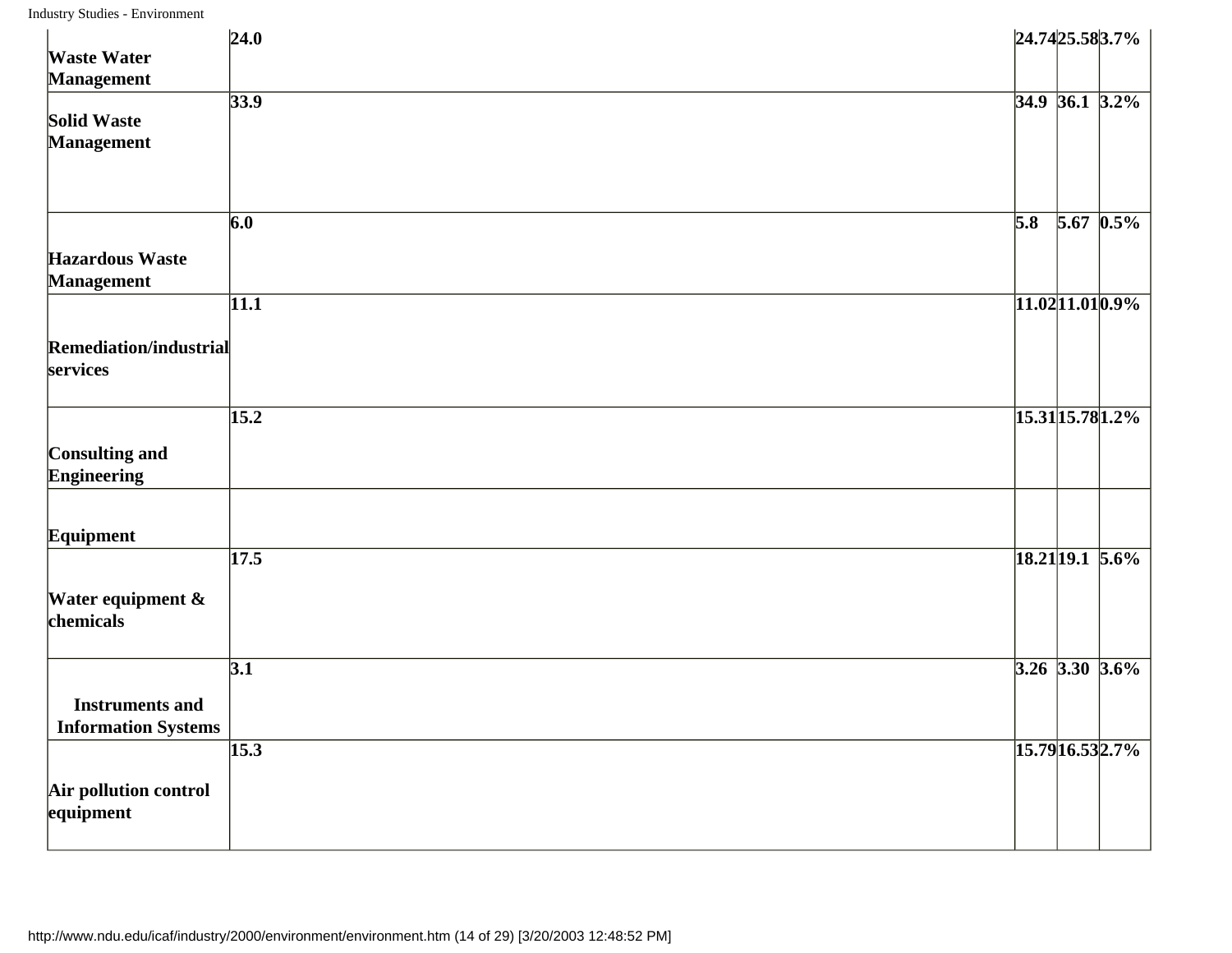|                                               | 9.7                       |                  | $9.52$ $9.54$ $3.8\%$ |
|-----------------------------------------------|---------------------------|------------------|-----------------------|
| <b>Waste management</b><br>equipment          |                           |                  |                       |
|                                               | $\overline{\textbf{0.8}}$ | $\overline{0.9}$ | $0.96$ 7.0%           |
| <b>Process &amp; prevention</b><br>technology |                           |                  |                       |
| <b>Resources</b>                              |                           |                  |                       |
| <b>Water Utilities</b>                        | 26.4                      |                  | 27.52 28.83 3.8%      |
|                                               | $\overline{14.3}$         |                  | 15.27 13.25 8.0%      |
| <b>Resource recovery</b>                      |                           |                  |                       |
|                                               | 2.5                       |                  | $2.71$ 3.04 10.0%     |
| <b>Environmental energy</b><br>sources        |                           |                  |                       |
|                                               | 181.0                     |                  | 186.1189.83.7%        |
| Totals                                        |                           |                  |                       |

*Source:* 2000 Environmental Business International Inc. (San Diego, CA)

#### **GOVERNMENT GOALS AND ROLE**

http://www.ndu.edu/icaf/industry/2000/environment/environment.htm (15 of 29) [3/20/2003 12:48:52 PM]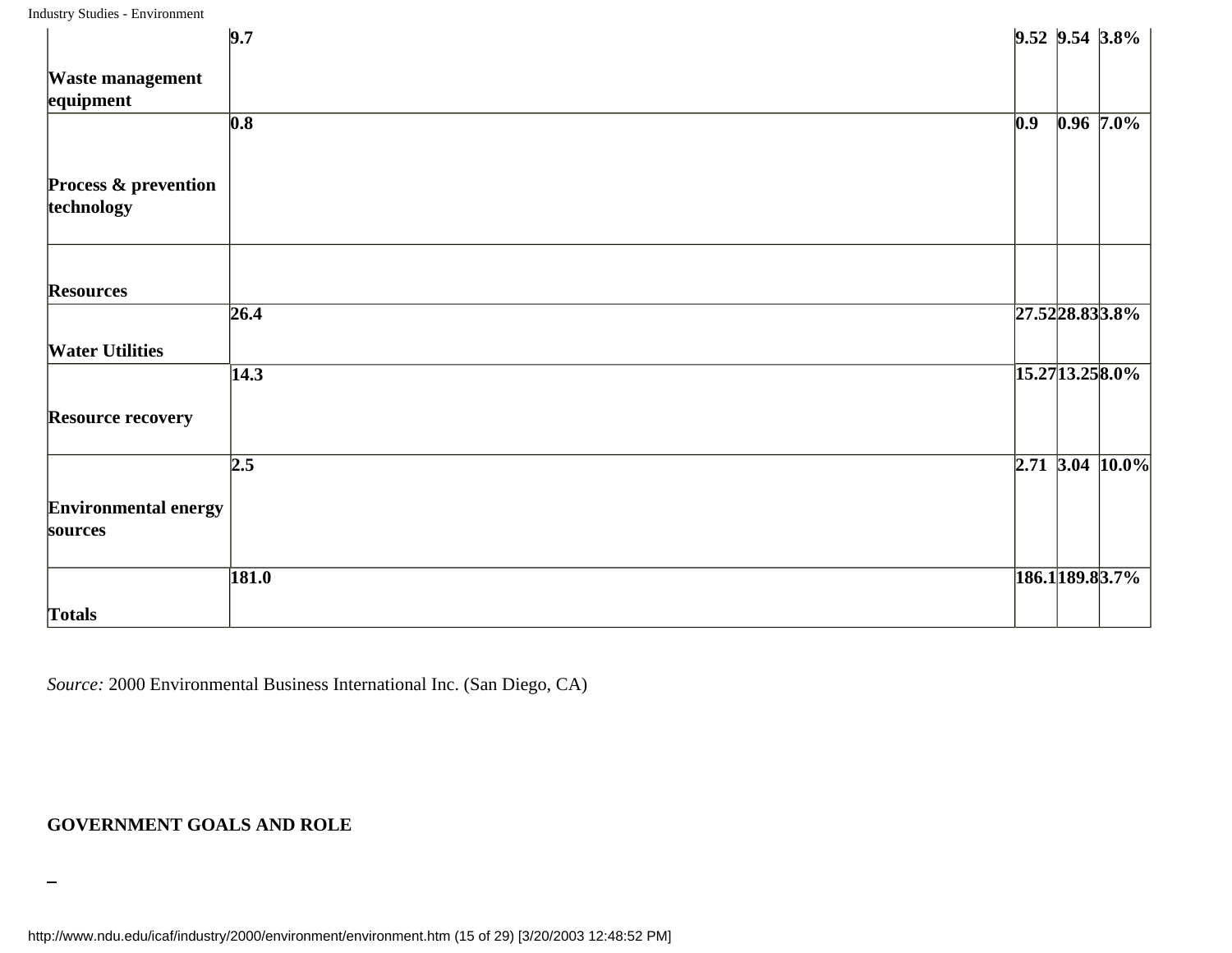Three decades ago when environmental concerns rose to the fore, local, not global, issues dominated the agenda. Those in the United States viewed these concerns more in terms of their potential to damage public health and wildlife than in broader economic and national security terms. The fall of the Berlin Wall and the subsequent abrupt shift in focus away from the former Soviet Union as the overriding threat to U.S. national security created the opportunity for new ways of thinking about other factors that affect national security.

In this context and in the face of growing evidence that environmental problems are contributing to global climate change and could lead to strife in some regions, U.S. political leaders from both parties began to redefine national security to include environmental issues that threatened U.S. economic and political interests. Policymakers developed the concept of "environmental security"—a policy focus through which solutions to environmental problems could contribute to national security. There soon emerged a consensus that international cooperation on issues of environmental security could add to world political stability, economic development, and peace.

The Clinton Administration has translated this focus on the environment as a component of national security into a range of initiatives. At the national level, the Administration has proposed new funding to encourage R&D and to spur U.S. environmental industry exports. Internationally, the Administration negotiated the Kyoto Protocol (which the U.S. Senate has still not ratified) aimed at reducing levels of greenhouse gases in the decade ahead.

Despite these efforts, there has been little headway in reducing greenhouse gas emissions, strengthening the U.S. environmental industry vis-à-vis foreign competitors, or improving the industry's technological base. The approach of many U.S. companies has evolved from simply demonstrating compliance with regulations to promulgating a "greener" image and expressing support for sustainable development. That said, however, the U.S. private sector must move toward forging an alliance with government on future environmental policy. The basis for this policy should be a mutual recognition that, unless emerging environmental issues are dealt with effectively, the U.S. economy and the companies that comprise it are likely to lose a great deal.

In short, the recognition of the emerging environmental threats as legitimate national security issues has not yet led to the development of a clear and robust environmental strategy and the allocation of resources to support such a strategy. The U.S. government should develop a coherent, broad-based strategy. Elements of such a strategy could include the following:

Restructuring the U.S. government agencies concerned with environmental issues to place greater emphasis on support for R&D and global issues. Reexamining the way in which the government encourages R&D in the environmental industry. Both industry and NGOs point to the disincentives for industry R&D inherent in the current regulatory system. While government research has supplanted much of industry's research, the commercialization of government findings has proven problematic. One sensible alternative is for the government to provide incentives to companies that achieve technological breakthroughs and apply them in the marketplace—in effect, a rewards program.

Making environmental factors (e.g., environmental management systems, pollution prevention, total life cycle cost reductions through the use of "green" materials) part of the evaluation process in the award of government contracts, where appropriate.

Working toward environmental management systems for all government contractors.

Doing more to encourage U.S. firms' competitiveness in the global marketplace by consolidating and making more coherent the array of the government's trade promotion programs across all industries, by supporting effective R&D, and by promoting the adoption of ISO 14000 standards by U.S. companies.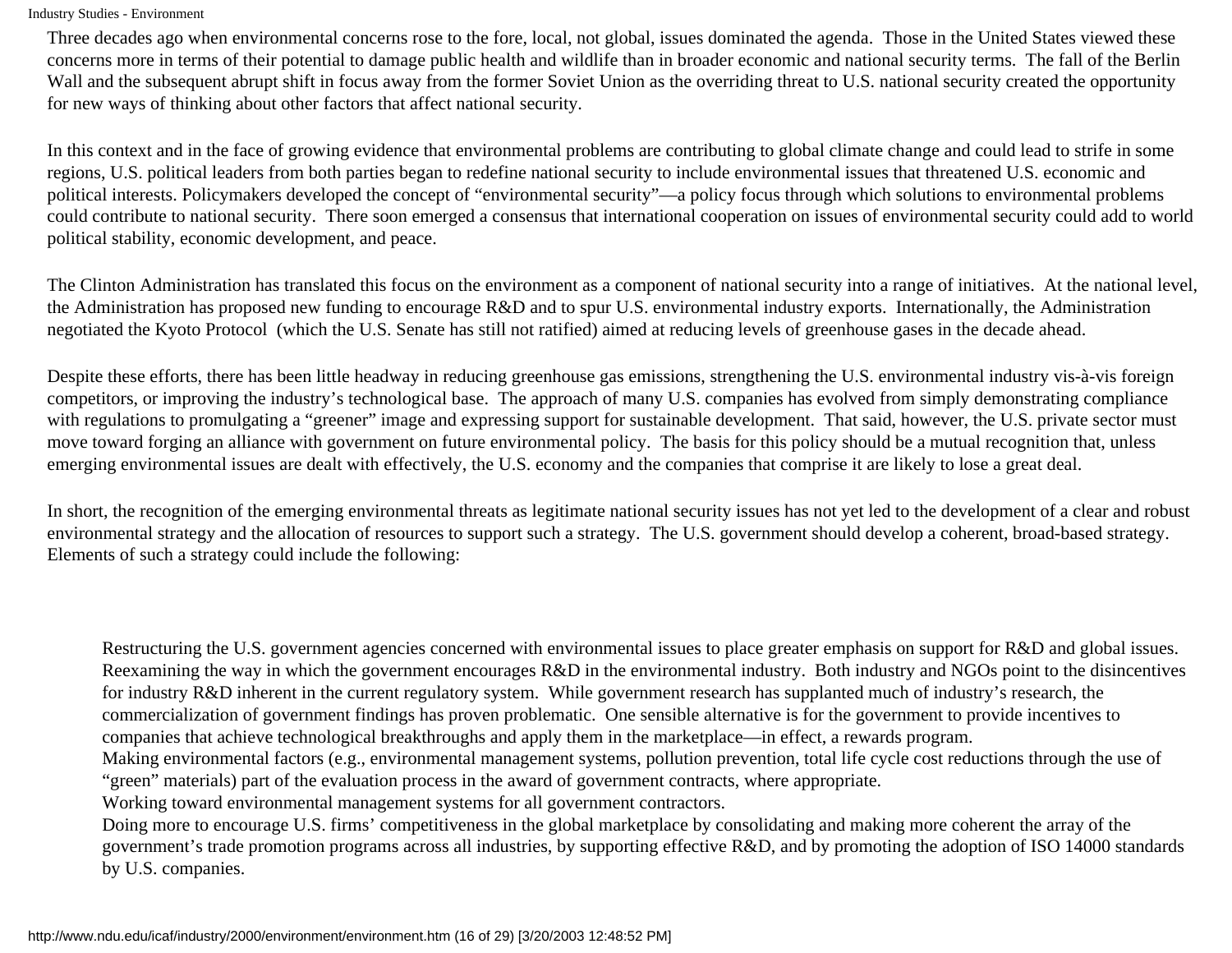Formulating a more flexible regulatory system. Government should set environmental targets and develop standardized metrics, but give industry greater leeway in achieving these targets. Continuous process improvement with various types of incentives should be the focus of the nation's environmental regulatory system.

Assuming a leadership role in plans for dealing with the climate change, including Senate ratification of the Kyoto Protocol. Domestic politics places obstacles in the path of early achievement of this goal, but the next administration should work to build a public and business coalition in support of ratification. To dampen the impact of the adoption of the Kyoto norms on the U.S. economy, the government should press for an emissions trading regime.

· Developing a public education strategy to underscore the message that environmental policies are not a cost and inconvenience, but rather are essential to the U.S. economy, health, and national security.

#### **CONCLUSION**

The U.S. environmental industry is at a crossroads. Created by domestic demand for products and services stemming from the environmental legislation of the last 30 years, the rapid growth that the environmental industry enjoyed for two decades is now slowing. Indications are that the U.S. market may soon begin to shrink. Traditionally, the U.S. environmental industry has focused on the domestic market and has neglected global markets, which are expected to show strong growth in the period ahead. That neglect has put the industry at a competitive disadvantage. European and Japanese companies now supply most of the non–U.S. market for environmental goods and services, and they are making inroads in the U.S. market. Underlying European leadership in key sectors are technological advantages created in part by greater political interest in "green" policies and regulatory systems that do not discourage innovation.

While the U.S. environmental industry faces important questions about its future, there is little question that the impact of environmental issues on U.S. national security continues to grow in importance. A growing number of policy statements from the Clinton Administration underscore the link between environmental challenges around the globe and long-term U.S. national security. Although few disagree with this view, there is little consensus on what this means in practical terms. The Administration and Congress are divided on the Kyoto Protocol, a key international agreement intended to limit the "greenhouse" gas emissions that contribute to global warming; there is friction over federal funding for R&D in the environmental field; and many in the industry perceive the U.S. regulatory system as static and prescriptive, thereby discouraging innovation in the industry.

Although the U.S. environmental industry may not be critical to U.S. national security per se, it will be advantageous in the long run for U.S. interests if the U.S. industry prospers and develops a leadership position in the global environmental industry. To foster such a role, the U.S. government should (1) restructure federal agencies to place greater emphasis on R&D and to promote a more flexible regulatory system; (2) provide incentives to the industry to achieve technological breakthroughs; (3) make environmental factors a part of the evaluation process in the award of government contracts; (4) consolidate and make more effective programs to promote exports of U.S. environmental goods and services; (5) play a leadership role on ways to cope with climate change and other global environmental challenges; and (6) promote a public consensus in the United States on the link between national security and the environment.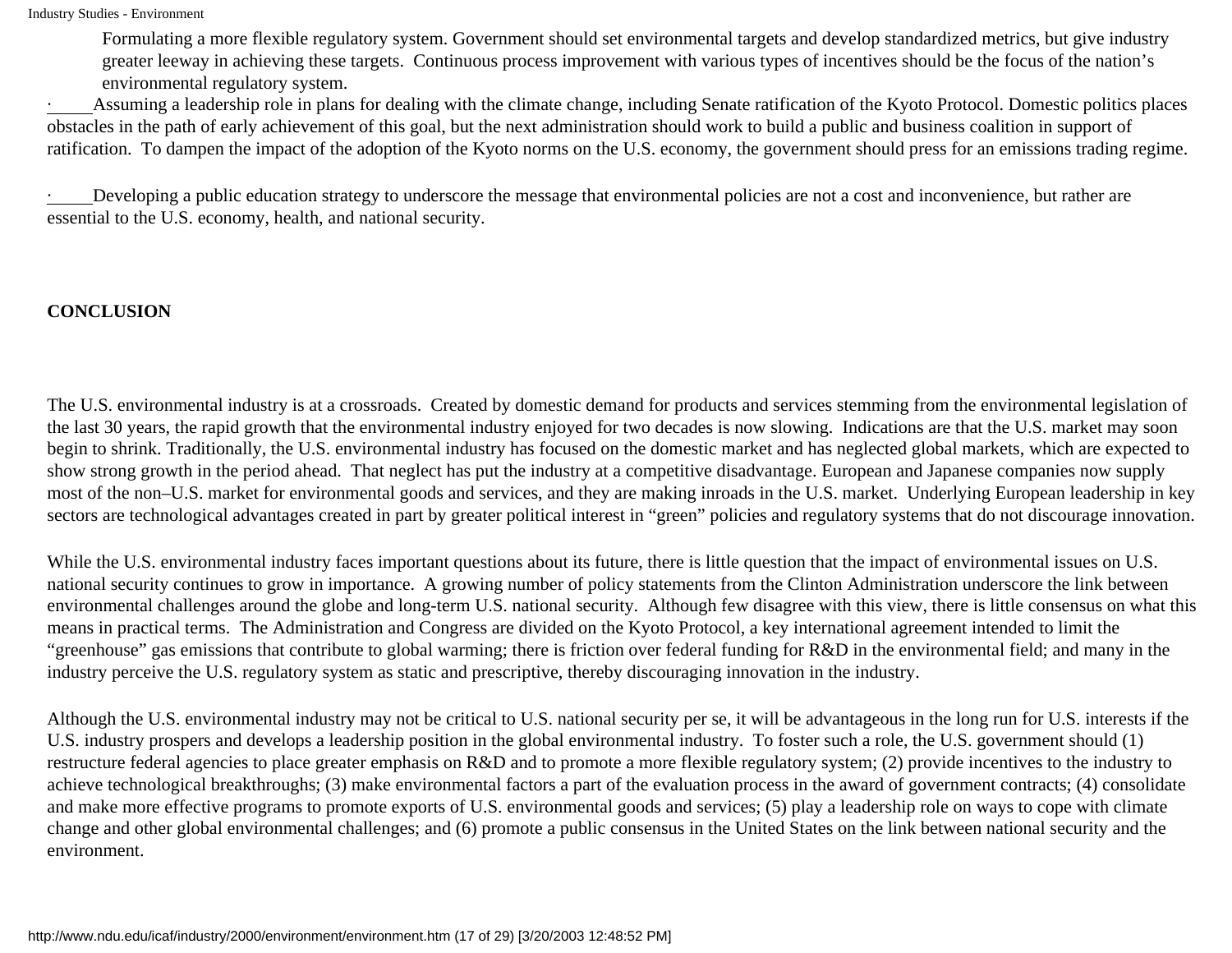# **ESSAYS ON MAJOR ISSUES**

GLOBAL DEMAND FOR THE ENVIRONMENTAL INDUSTRY

 *Werther Araya, Jacques Bayet,* 

*and Melissa Daston* 

#### *International Markets*

Although not insignificant, the market represented by even the most promising environmental sectors in the United States is limited. The growth potential is clearly in overseas markets. Already, some 10 percent of U.S. environmental revenues are derived from exports. In Central Europe, Africa, Latin America, and Asia, the demands are vast. The U.S. Department of Commerce estimates that the global environmental market will total \$554 billion in 2005. Even in the European Union (EU), because of tough European Commission regulations, average market growth is 5 percent. The EU applicant countries of Central and Eastern Europe represent immense demand as they strive to reach EU standards, especially in the areas of water purification, waste disposal, and air quality. Emerging markets such as those in India, Mexico, Brazil, and China are projected to grow in excess of 10 percent.

In the transition and developing countries, domestic resources for the environment are minimal. The explosion in global private direct foreign investment could help to compensate for domestic shortfalls, especially as multinational companies are increasingly concerned about their environmental image. The adoption of corporate policies to implement global environmental management systems (such as ISO 14000), as well as the adoption of environmental standards by the World Trade Organization, would reinforce this trend. Bilateral and multilateral assistance is useful, but falls far short of meeting the need. In Central and Eastern Europe, Western governments and development banks have provided more than \$3 billion in environmental aid to date and will contribute 10 percent of the future environmental budgets. Increased concern by the multilateral development banks for the environment, such as that shown by the World Bank's 1994–1995 specification of environmental standards that a project must meet before it can receive funds, provides some money for this sector. The Clinton Administration has also responded to such concerns by proposing to spend \$4 billion on the environment. The proposal includes incentives to increase the involvement of the U.S. environmental industry in developing countries and to stimulate exports of U.S. environmental technology.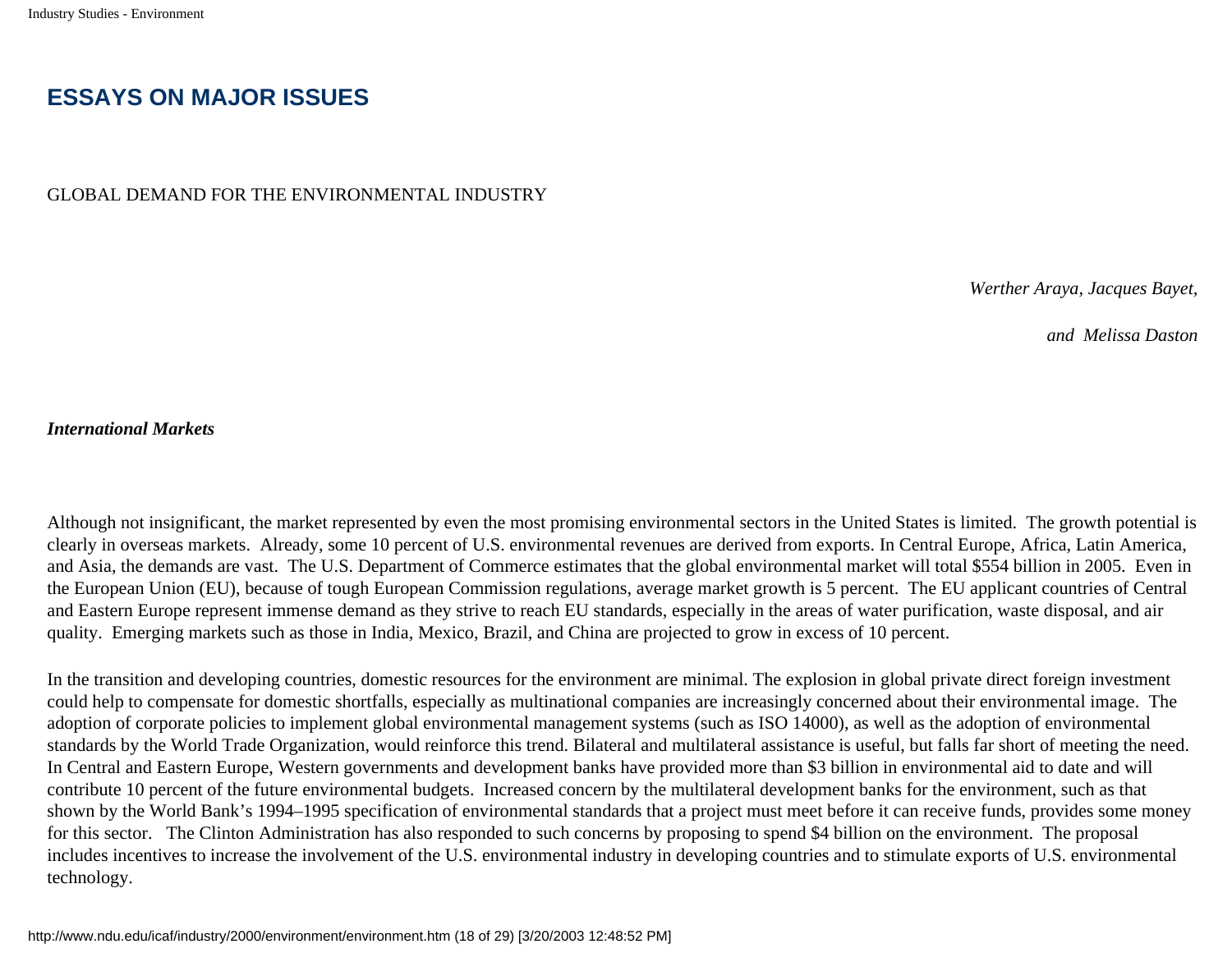#### **Table 2: Global Market for Environmental Industry (billions of \$)**

| 1998 |  |
|------|--|
|      |  |

**2002** 

#### **United States**

| 183.4 |
|-------|
|       |

**202202222005** 

**193.5** 

**196.4** 

**Western Europe** 

**145.5** 

**155** 

**157.8** 

# **Japan**

http://www.ndu.edu/icaf/industry/2000/environment/environment.htm (19 of 29) [3/20/2003 12:48:52 PM]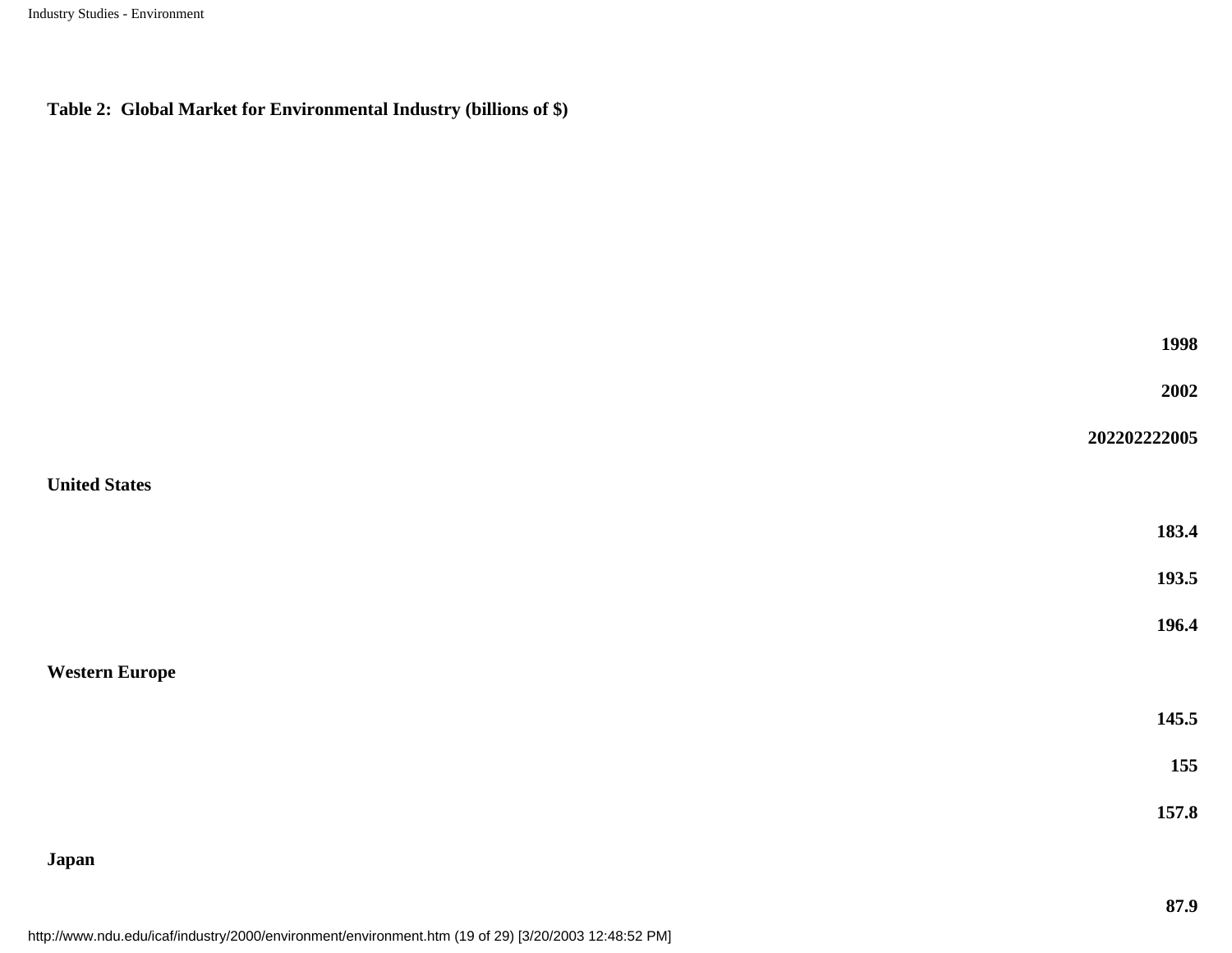|                              | 91.0 |
|------------------------------|------|
|                              | 91.6 |
| <b>Rest of Asia</b>          |      |
|                              | 19.9 |
|                              | 27.5 |
|                              | 33.7 |
| Latin America                |      |
|                              | 9.9  |
|                              | 13.7 |
|                              | 16.3 |
| Canada                       |      |
|                              | 12.9 |
|                              | 14.2 |
|                              | 15.1 |
| <b>Australia/New Zealand</b> |      |
|                              | 7.9  |
|                              | 9.9  |
|                              | 9.9  |

# **Eastern Europe**

http://www.ndu.edu/icaf/industry/2000/environment/environment.htm (20 of 29) [3/20/2003 12:48:52 PM]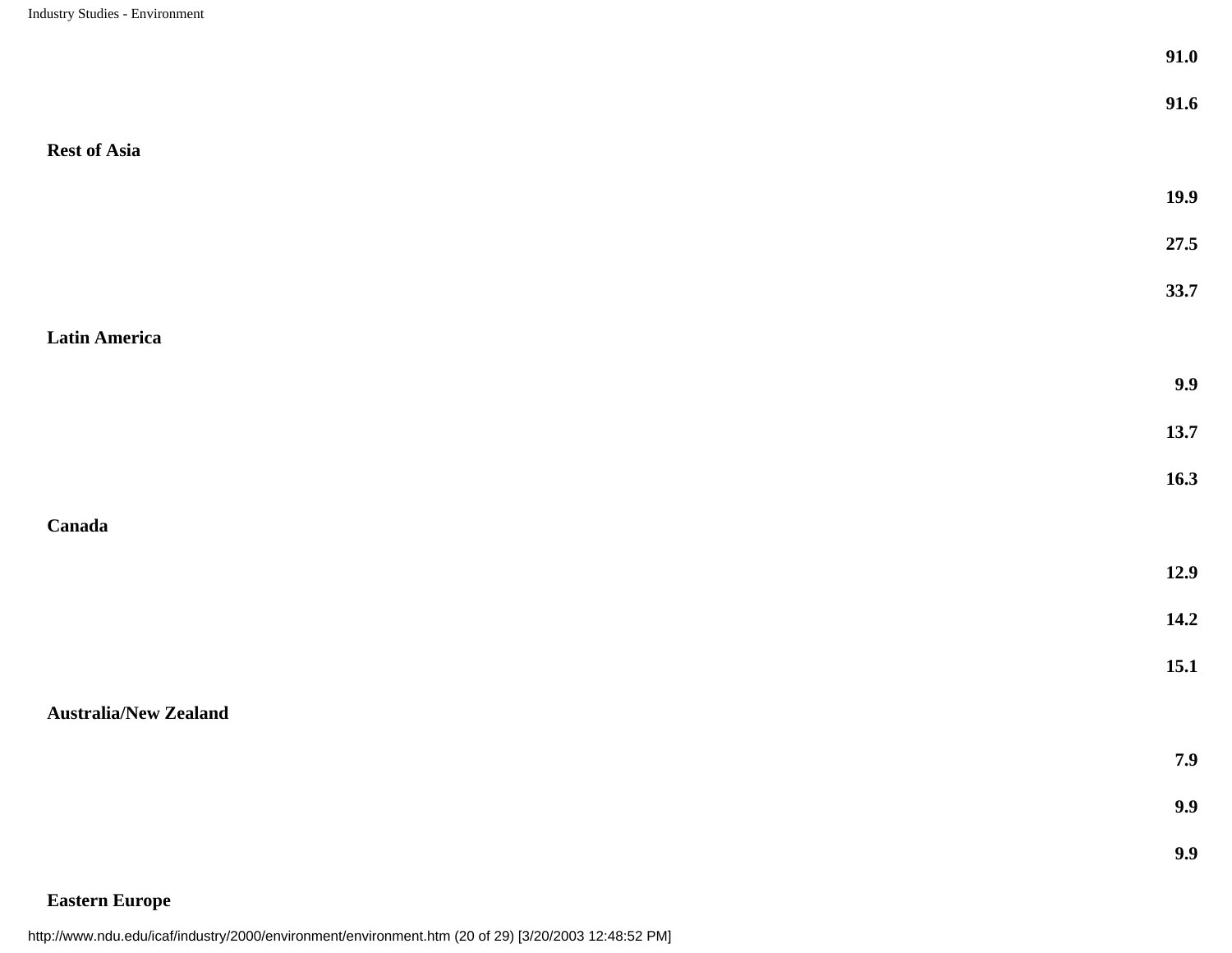|                    | 8.0   |
|--------------------|-------|
|                    | 12.2  |
|                    | 18.0  |
| <b>Middle East</b> |       |
|                    | 5.8   |
|                    | 7.5   |
|                    | 9.5   |
| Africa             |       |
|                    | 2.2   |
|                    | 4.2   |
|                    | $5.5$ |
| <b>TOTAL</b>       |       |
|                    | 484   |
|                    | 528   |
|                    | 554   |

*Source:U.S. Department of Commerce.*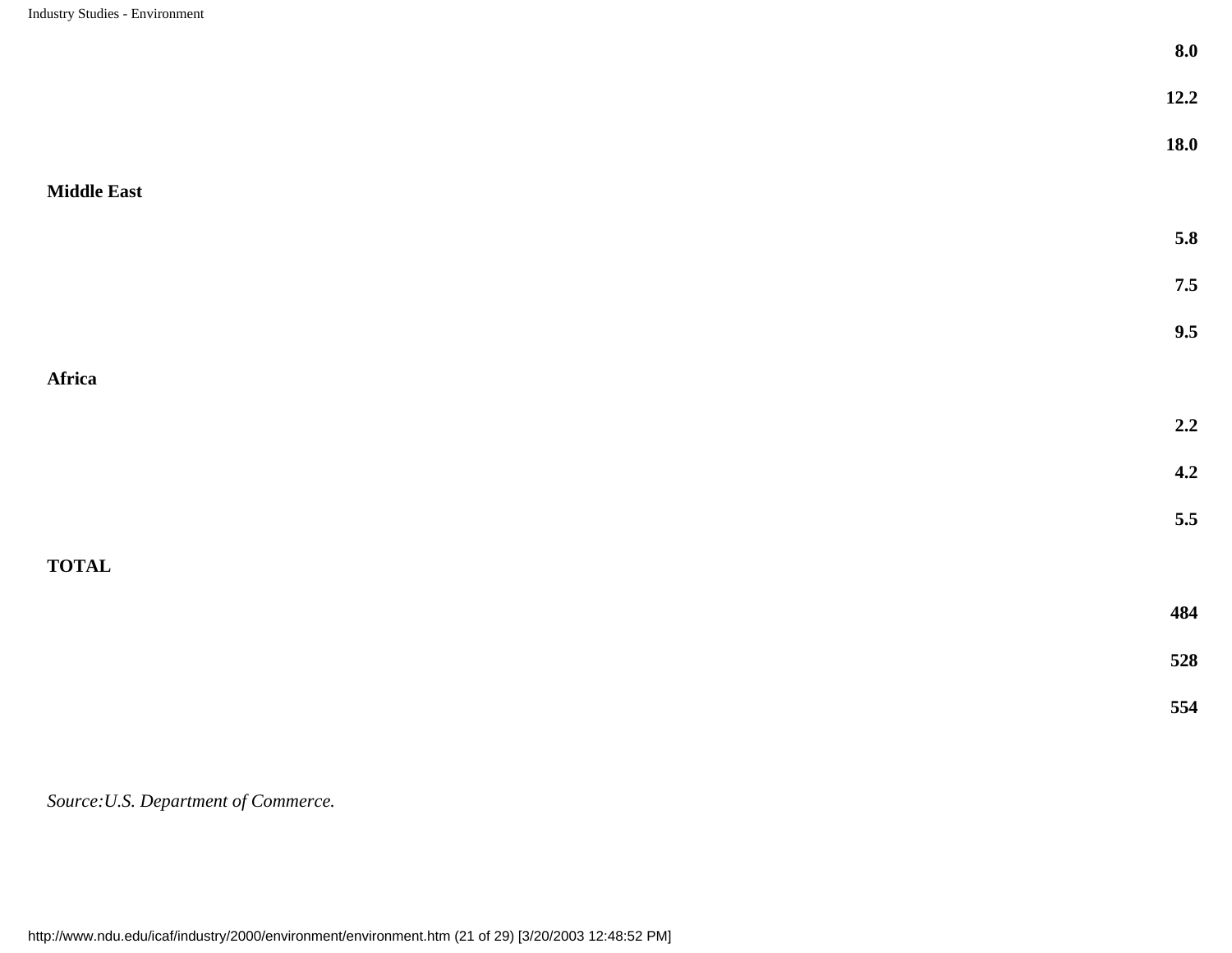# **Factors in the Global Market**

A wide variety of factors affect the demand for environmental goods and services in the global market:

Demographic factors focus on the population: size, fertility, net mi-gration, longevity, education, employment, and health. They are the dominant factors in the demand for basic services, such as potable water, wastewater treatment, and waste man-agement.

The physical conditions and stage of development of a country influence demand. Developed nations are increasingly focused on environmental challenges as they respond to the concerns of their citizenry, while developing nations are more focused on basic human needs and must place a greater emphasis on economic growth than on environmental considerations.

Political and legal structures create the basis for demand in the developed world. In the developing world, where the enforcement of legal requirements is less stringent, this factor is less central.

Sociocultural factors cover a broad spectrum of human behaviors related to the environment. Conservation and environmentalism, for example, reflect sociocultural values that influence public policy and spur environ-mental demand.

Economic factors include the emerging recognition that "green" production methods can have a positive financial impact on a firm's bottom line. Sustainable resource productivity is also an emerging economic factor. Finally, international trade agreements directly influence the demand for environmental services.

· Transnational cooperation is a growing factor in the increasing demand for environmental goods and services. Globalization has sensitized leaders and nations to the impact that environmental concerns in one country or region can have on another.

*Latin America***.** Mexico City (Mexico), Santiago (Chile), and Sao Paulo (Brazil) are among the world's top ten most polluted cities. Latin America also suffers from high levels of industrial toxic waste and, in Mexico and Venezuela, hydrocarbon emissions from the petroleum industry. Continued depletion and destruction of forest resources exacerbates the greenhouse effect, contributes to the reduction of biodiversity, and increases soil erosion. Wastewater management is limited. Rising incomes and political forces are likely to spur demand for solutions to environmental problems over the next decade.

*European Union*. Acutely aware of the transboundary nature of pollution and the effects of a high population density, the Europeans have adopted an aggressive approach to environmental protection. In contrast to the United States, however, the EU has adopted a flexible approach to regulation, setting standards that industries can achieve by the best available technology. The EU emphasizes voluntary acceptance of environmental management systems, such as ISO 14000. The three pillars of EU environmental protection are (1) precautionary measures, (2) pollution prevention, and (3) polluter liability. The first of these, which has created some tension between the United States and the EU, calls for taking action on a continuum that includes an outright ban—before the scientific evidence has established that a clear environmental risk is present.

http://www.ndu.edu/icaf/industry/2000/environment/environment.htm (22 of 29) [3/20/2003 12:48:52 PM]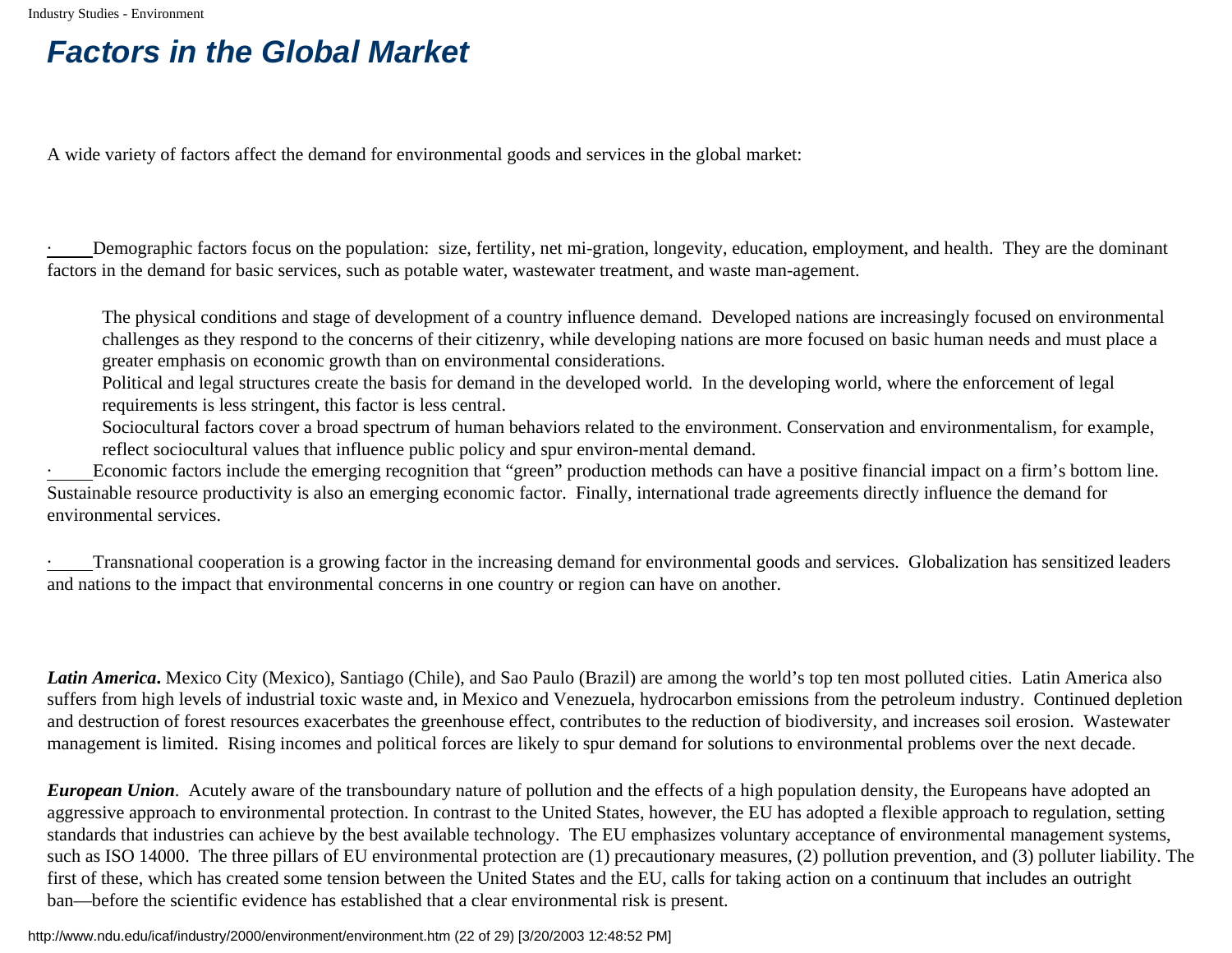*Central and Eastern Europe*. Environmental degradation—from highly polluted water to hazardous waste dumps—is one of the legacies of 50 years of Communist rule in Central and Eastern Europe. Most of the countries in this region have set the provision of clean drinking water as their number one priority. Those countries seeking membership in the EU face a daunting task to reach EU environmental standards. The World Bank and the Organization for Economic Co-operation and Development (OECD) estimate that it will cost \$80–\$85 billion for the EU applicant countries to bring local wastewater up to EU standards. Poland alone will need to spend \$240 billion to comply with all EU environmental standards in the next 25 years. Air quality has improved considerably with the collapse of heavy industry after the fall of communism. Also, Western vehicles are slowly replacing the highly polluting Sovietmade cars. As all of these countries have instituted rigorous environmental regulations, new industries will need to adopt environmentally friendly practices. Remediating former military and industrial sites will be a very costly and long-term venture, however.

*Russia*. Over the course of 70 years, the Soviet Union pursued military and industrial development with nearly total disregard for the environment. Consequently, Russia, as well as other former Soviet republics, faces nearly insurmountable environmental problems that threaten the health of its citizens. Russia's aging nuclear power plants also pose risks to neighboring countries. Problems run the gamut from water and air pollution to solid and hazardous waste generation. Russia estimates that 200 metric tons of highly toxic wastes are dumped illegally each year. Contamination of nuclear and chemical munitions is probably too extensive to permit full remediation.

Although international organizations and domestic NGOs have raised environmental issues, the Russian government is still placing the environment behind economic development—as seen by the recent presidential action to abolish the Russian environmental agency and subsume it under the Ministry of Natural Resources. Economic survival is Russia's number one priority.

The potential Russian market for environmental services and equipment is vast, but Russia has neither the funds nor the political will to devote attention to the environment. To a great extent, this market will remain untapped for at least the next decade—or until Russian economic recovery takes hold.

*Africa*. The major environmental challenges in Africa are deforestation, soil degradation, desertification, declining biodiversity, water scarcity, deteriorating water and air quality, and urbanization. Twenty-five African countries will suffer from water shortages by 2025. Because of food scarcity, there were 200 million undernourished Africans in 1995; shortages are likely to increase in the coming years. In less than three decades, Africa's population will double from the current level of 750 million, thus exacerbating existing environmental problems. Furthermore, some of the conflicts taking place across the region originate in environmental stresses. In sum, the environmental problems are enormous and growing. Without outside intervention, however, African nations cannot afford the solutions.

*Middle East*. Water scarcity and degradation are the most pressing environmental problems in the Middle East. Nations are intensifying this problem through the overpumping of aquifers. Additional issues include the degradation of the marine and coastal areas, industrial pollution, the appropriate disposal of hazardous waste, and rapid population growth.

 These issues are already the source of regional tension and conflict, although governments are beginning to recognize their importance and devote some resources to addressing these issues.

*Asia.* Rapid urbanization, unbridled economic development, and population growth are creating the world's greatest environmental problems for Asia over the next decade. The exploding population places tremendous pressures on land and water resources. Rapid industrialization has exacerbated acid rain, greenhouse gases emissions, and transboundary air pollution. Energy use is expected to increase 100 percent during 1990–2010 with fossil fuels (i.e., coal,

http://www.ndu.edu/icaf/industry/2000/environment/environment.htm (23 of 29) [3/20/2003 12:48:52 PM]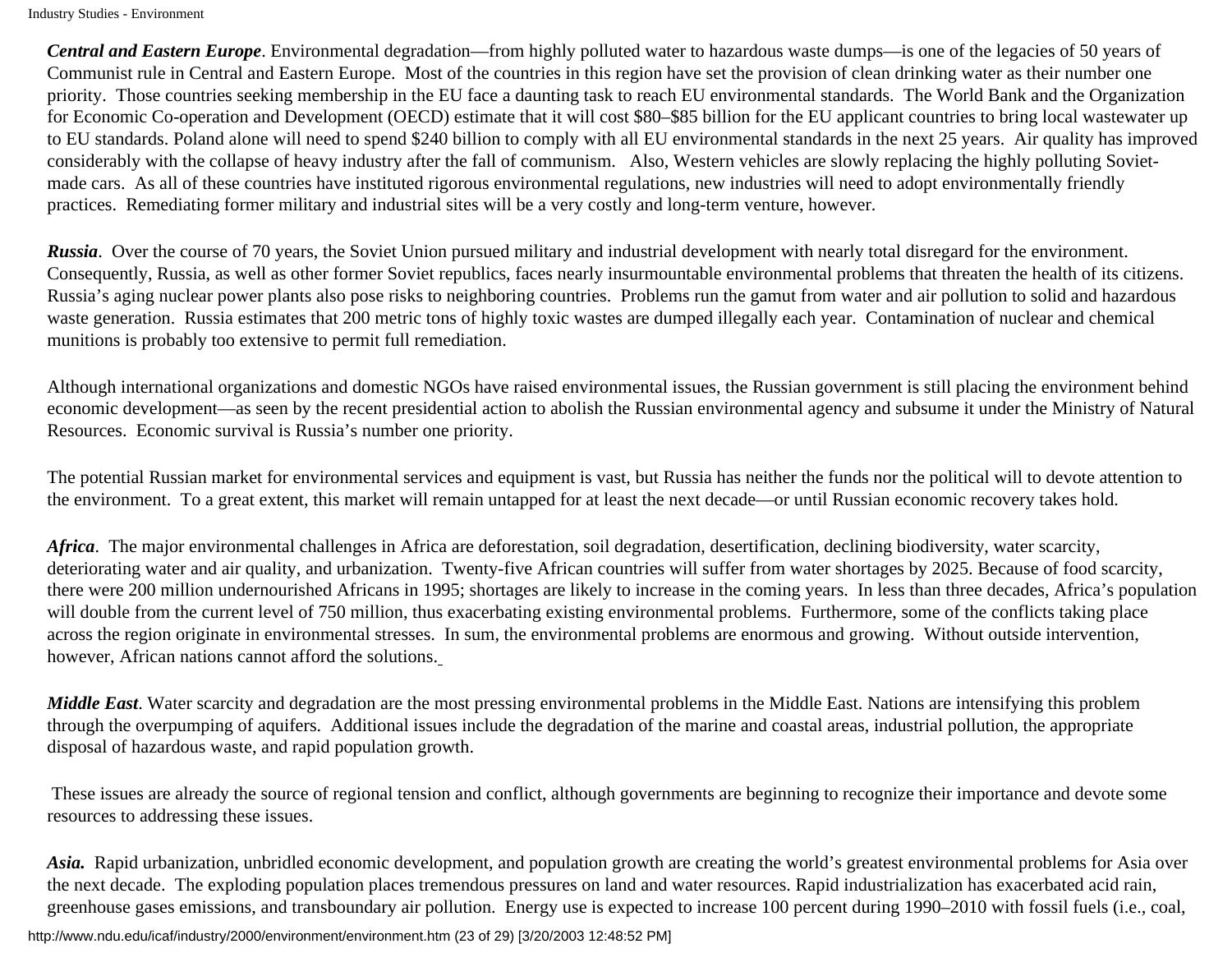oil, and natural gas) continuing to be the primary energy sources. A resumption of economic growth will provide the resources for environmental protection, but it is not clear whether the environment will assume a high priority on Asian political and economic agendas.

ISO 14000: TAKING HOLD

 *Barbara Campbell, Douglas Garrett,* 

*and Mary May*

#### **Background**

 As a worldwide federation of national bodies that promotes standardization across the globe, the ISO is committed to determining and subsequently institutionalizing ways to support the concept of "sustainable business development." The Brundtland Commission Report defined sustainable development as "development that meets the needs of the present without compromising the ability of future generations to meet their own needs.["\[xi\]](#page-27-2)

<span id="page-23-0"></span>The concept of ISO 14000 was spawned in June 1992 during the United Nations Conference on Environmental Development held in Brazil. Technical Committee 207 was formed in 1993 to develop the ISO 14000 series of standards. More than 50 countries voiced their national views as they participated in this lengthy consensus development process. The ISO 14000 series comprises 16 standards and covers environmental management systems, performance auditing, labeling of processes and equipment, environmental performance evaluation, terms and definitions, and assessment of systems' life cycles.

The purpose of ISO 14000 is to establish a consistent worldwide approach to environmental management. Its goal is not to prescribe specific compliance or performance requirements; rather, its goal is to ensure that all business decisions take into account the value of the environment through pollution prevention and compliance with regulations and directives. In short, ISO 14000 is a tool that enables public and private sector organizations to adopt an internationally recognized framework, an environmental management system that protects the Earth's environment and promotes international trade and commerce.[\[xii\]](#page-27-3)

<span id="page-23-2"></span><span id="page-23-1"></span>ISO 14000 offers a "certification" (i.e., registration) option. Specifically, ISO 14001, the "requirements" document, is the sole standard in the series that is auditable. ISO 14001 is the foundation document that details all major elements of a structured system for environmental management.[\[xiii\]](#page-27-4)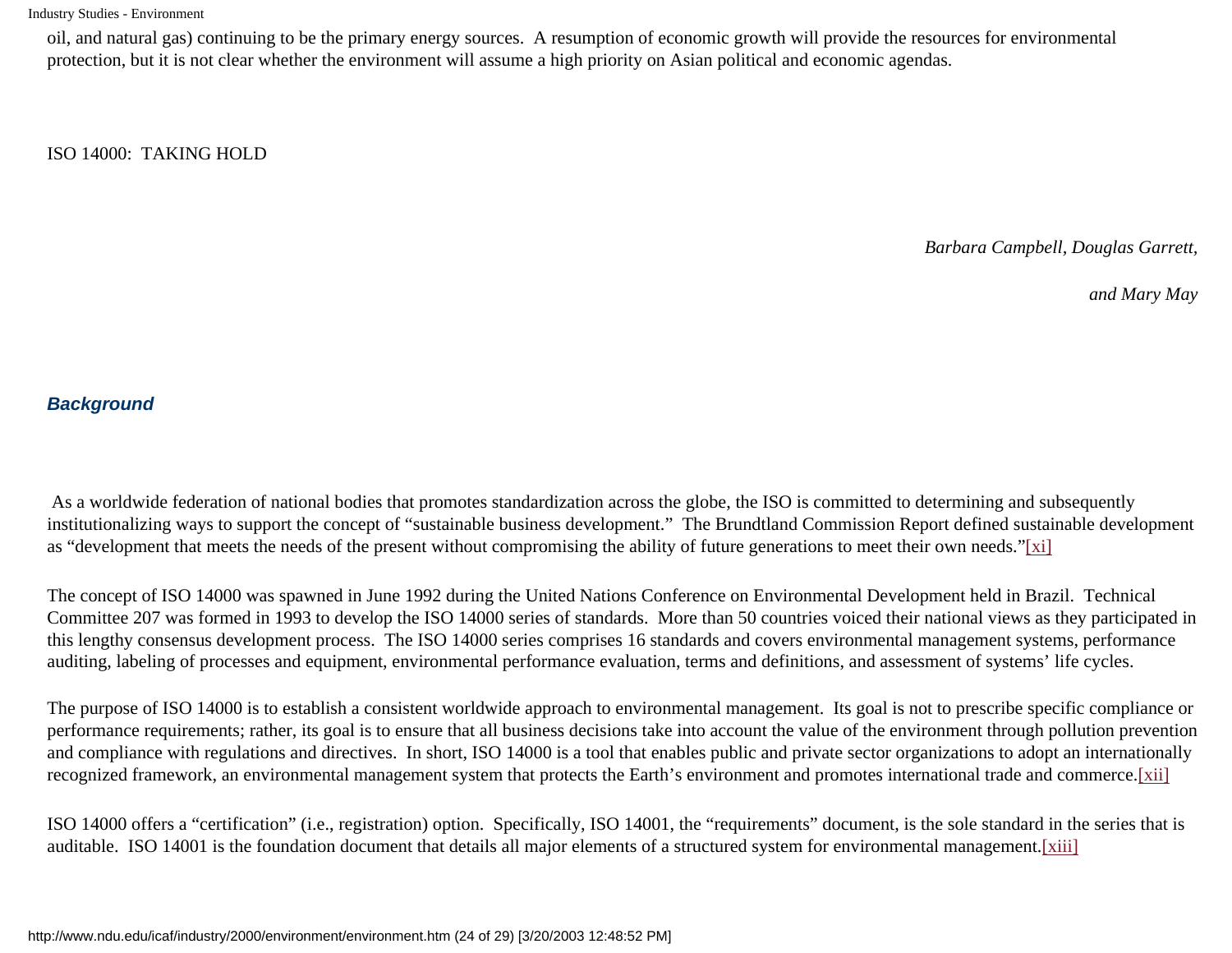#### *ISO 14000 World Perspective*

In general, the global response to ISO 14000 standards has been positive and optimistic. The degree of support is related to a nation's familiarity with the content, background, and level of participation in the development of the standards, however. Although most developing countries have adequate environmental legislation, their regulatory enforcement infrastructure is generally very weak. These countries have had minimal involvement in the development of worldwide standards. Consequently, they have concerns and uncertainties regarding applicability within their borders, economies, and markets.[\[xiv\]](#page-27-5)

<span id="page-24-0"></span>There is generally more movement toward the implementation of ISO 14000 standards in developed countries where those in the industry view the global marketplace as more important than the domestic market. Moreover, throughout the developed world, industry and government share an interest in moving away from costly and inefficient command-and-control environmental management systems. The new paradigm is a partnership between industry and government in a voluntary and comprehensive program of environmental management. Flexible, innovative solutions result, leading to improved environmental quality.[\[xv\]](#page-27-6)

#### <span id="page-24-1"></span>**U.S. Perspective/Policy**

Historically, regulations have driven environmental programs within the United States. Although founded on compliance, inspections, and fines, the EPA is beginning to move away from mandatory programs toward more voluntary programs that promote self-enforcement, multimedia approaches, and performance.[\[xvi\]](#page-27-7)

<span id="page-24-2"></span>*Benefits of ISO 14000 Implementation.* Those U.S. companies with an international presence are much more likely to implement ISO 14000 than are purely domestic companies. Multinational companies more closely mirror European and Asian companies in their approach. In addition to direct cost savings, these companies seek ISO 14001 registration for three primary reasons:

- 1. Recognition. The ISO requirement that companies communicate their environmental policy with employees and the public is good public relations. Compliance with ISO requirements is also perceived as a unique selling point that competitors may not have.
- <span id="page-24-4"></span><span id="page-24-3"></span>2. Trade. Companies obtain ISO 14001 registration in order to gain or maintain a competitive advantage in world marketplaces.[\[xvii\]](#page-27-8) Since the fall of 1999, for example, Ford has required its suppliers with manufacturing facilities to have at least one facility ISO 14001–registered by the end of 2001. General Motors will have all suppliers conforming to ISO 14000 requirements by 2002[.\[xviii\]](#page-27-9)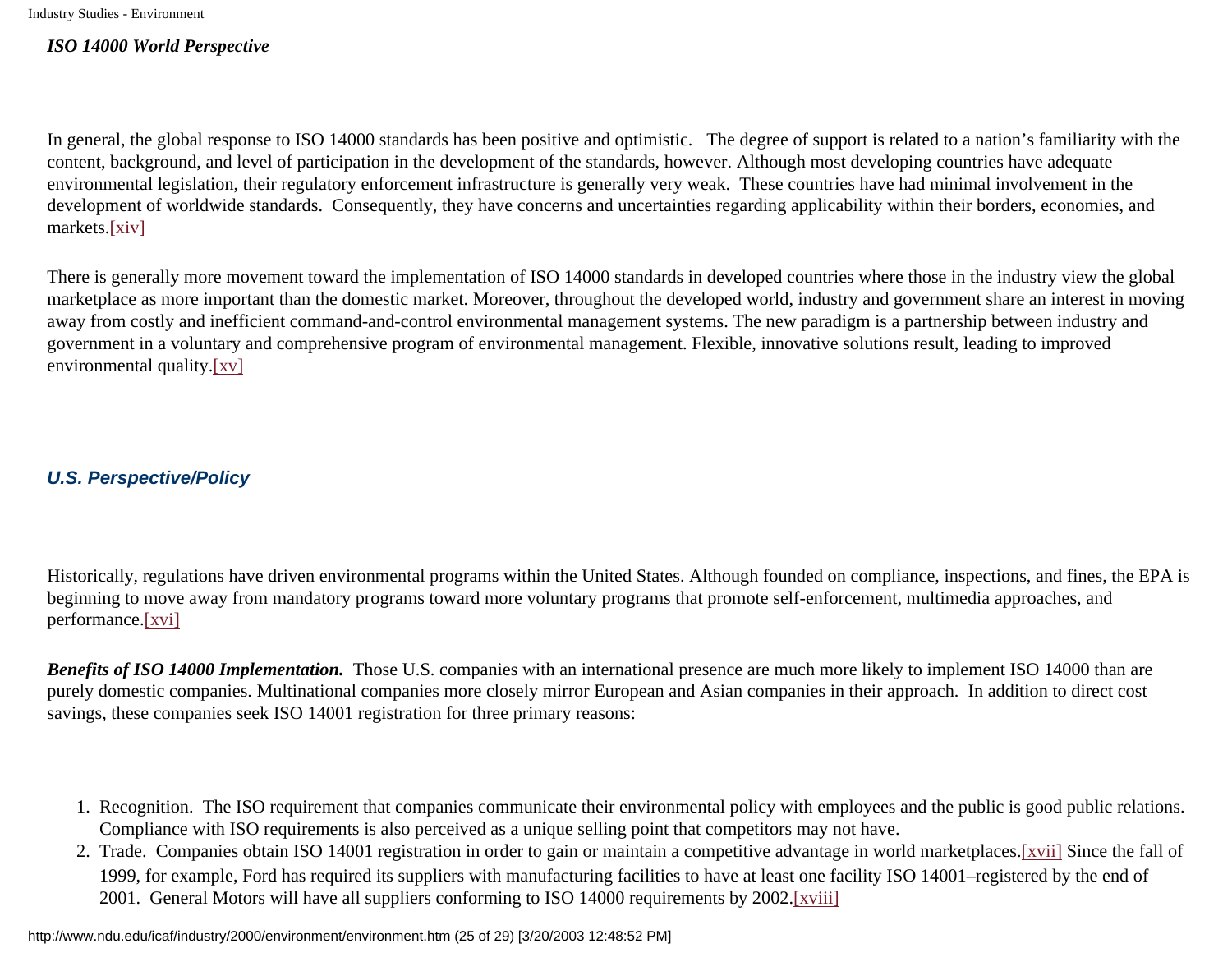<span id="page-25-0"></span>3. Regulatory compliance. Industry leadership is beginning to recognize the value of ISO 14001 registration in facilitating legislative compliance. A "certified" company should be more compliant than one that is not. For example, Lockheed Martin stated, "Our reviews indicate that business units which implement this approach to management of Environment, Safety, and Health (ESH) issues have cost-effective programs that can ensure longterm compliance."[\[xix\]](#page-27-10) Although the EPA promotes ISO certification and believes that it will increase the rates of compliance, it does not advocate certification alone. The agency stipulates that compliance with regulations must continue and that inspections are the only method to ensure companies' meeting minimum standards.

Another benefit for U.S. companies may materialize as the Department of Justice and the EPA work on guidelines for prosecutorial and sentencing flexibility for organizations that have implemented ISO 14000[.\[xx\]](#page-27-11)

<span id="page-25-2"></span><span id="page-25-1"></span>*Department of Defense (DOD) Domestic Policy.* Recent ISO 14000 pilot studies at a variety of continental U.S. military installations (which included participants from the U.S. Navy, the U.S. Army, the U.S. Air Force, and the U.S. Marine Corps) substantiate increased DOD interest in environmental management systems.[\[xxi\]](#page-27-12) Although the DOD has historically taken a passive stance in environmental management system–related activities, Executive Order 13148, signed by President Clinton on April 26, 2000, shifts the DOD away from a posture of indifference to one that promotes environmental management systems.[\[xxii\]](#page-27-13)

<span id="page-25-3"></span>Results of the pilot program were mixed. In general, senior management tended to support environmental management systems much more than subordinates did. Many felt that the advantages accruing from the certification process did not fully justify the costs. Proponents of ISO 14000 identified the following benefits as a result of the DOD pilot program:

Tightens document control and records management

Fosters environmental impact analyses

Increases environmental understanding and awareness

Parallels "green" constituents' views

Transfers environmental ownership to operational levels, ensuring compliance

Integrates environmental concerns/behaviors into strategic decision making, promoting "due diligence" by senior managers

Improves resource allocation, especially for pollution prevention projects, through systematic risk management and prioritization

Institutionalizes progress tracking and reporting of environmental objectives

<span id="page-25-4"></span>Economic benefits are difficult to quantify because of the infancy of U.S. efforts. It seems likely, however, that institutionalizing a disciplined management approach will produce benefits not exclusively tied to ISO 14001. Installations with a less structured environmental program will realize greater benefits.[\[xxiii\]](#page-27-14)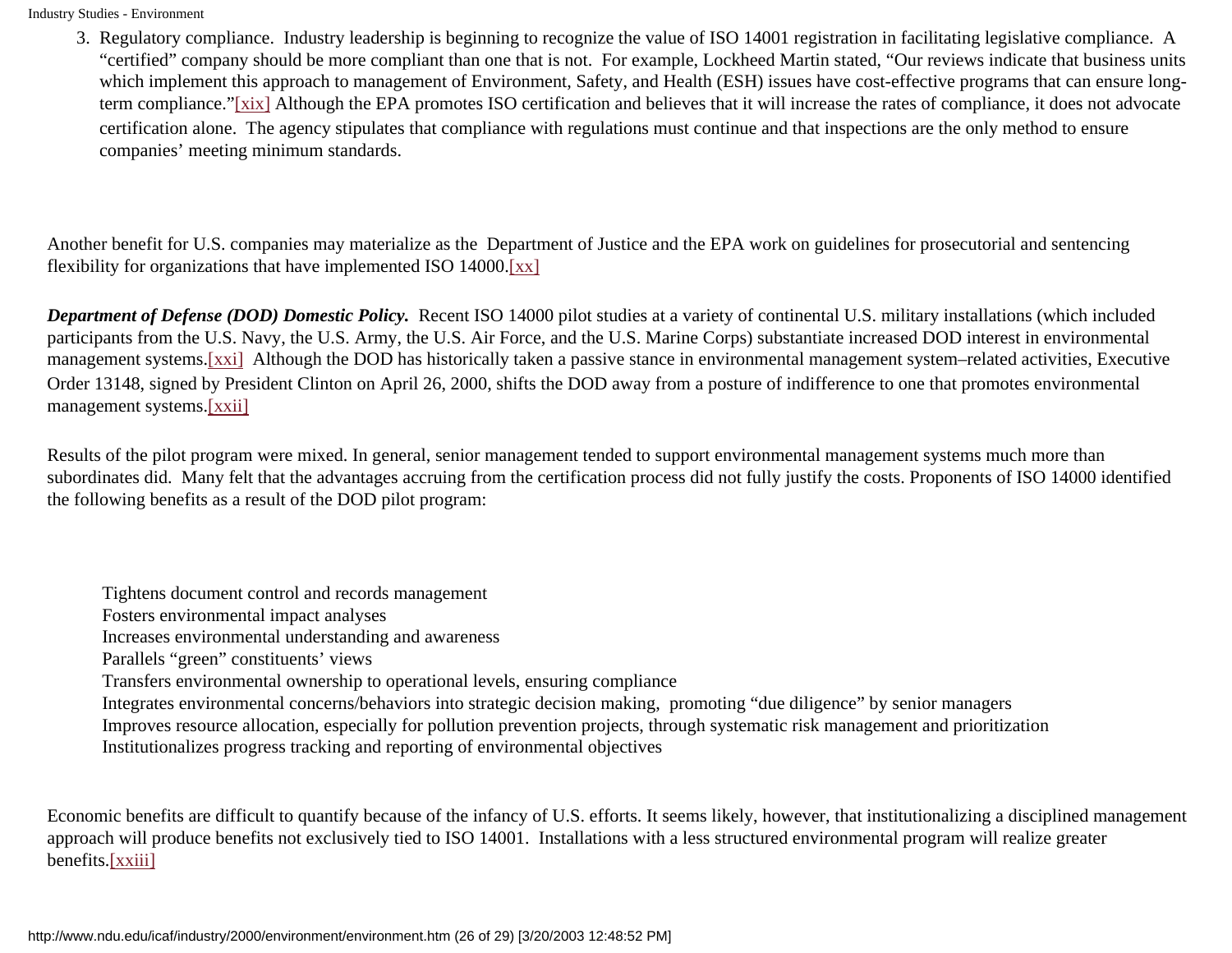#### *Findings*

<span id="page-26-8"></span> More than ever before, we live in a world without boundaries. Global markets have little tolerance for poor performers and, increasingly, for poor environmental performers. Environmental leadership and committed environmental management are essential for success in the global economy.[xxiv] ISO 14000 standards are rapidly becoming the recognized market-driven benchmark for environmental management simply because "better environmental management will lead to better environmental performance, increased efficiency, and a greater return on investment."[xxv]

<span id="page-26-9"></span> Savvy businesses implement ISO 14000 because it saves money, reduces liability, enables international trade, and projects a "green" image. Driven by resource efficiencies and the desire for a good public image, the DOD has adopted a more positive, proactive position on comprehensive environmental management as mandated by Executive Order 13148. Both public and private enterprises that plan to operate internationally will find it increasingly necessary to incorporate fully a recognized environmental management system such as ISO 14000.

<span id="page-26-0"></span>[\[i\]](#page-6-0) U.S. Department of Commerce, Office of Technology Policy, *The U.S. Environmental Industry Executive Summary* (Washington, DC: 1998), 8.

<span id="page-26-1"></span>[\[ii\]](#page-6-1) "Environmental Industry Evolution Sets up the Next Industrial Revolution," *Environmental Business Journal* no. 5/6 (1999): 1.

<span id="page-26-2"></span>[\[iii\]](#page-6-2) "Environmental Industry Evolution," 3.

<span id="page-26-3"></span> [iv] David Berg and Grant Ferrier, *Meeting the Challenge: U.S. Industry Faces the 21st Century*, U.S. Department of Commerce, Office of Technology Policy (September 1998), 10.

<span id="page-26-4"></span>[\[v\]](#page-8-0) Berg and Ferrier, *Meeting the Challenge*, 28.

<span id="page-26-5"></span>[\[vi\]](#page-8-1) U.S. Department of Commerce, *Environmental Technologies Industry and Exports; A Reference Guide* (1998), 1–6 (original source Environmental Business International, Inc. ).

<span id="page-26-6"></span>[\[vii\]](#page-8-2) Environmental Protection Agency, *Cleaning up the Nation's Waste Sites: Markets and Technology Trends*, NTIS: PB 96–178041 (Washington, DC), 1–2.

[\[viii\]](#page-10-0) Berg and Ferrier, *Meeting the Challenge*, 28.

<span id="page-26-7"></span>http://www.ndu.edu/icaf/industry/2000/environment/environment.htm (27 of 29) [3/20/2003 12:48:52 PM]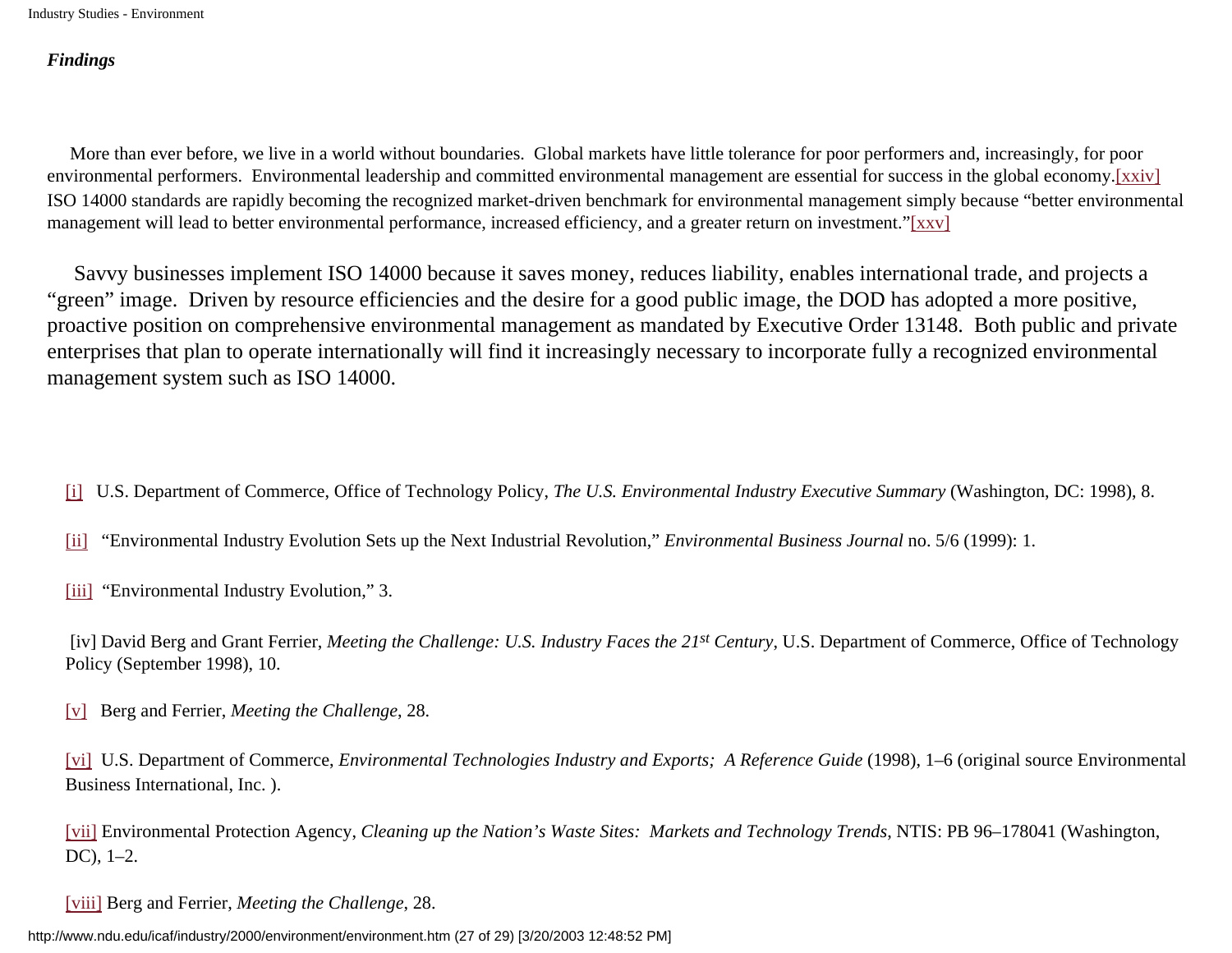<span id="page-27-0"></span>[\[ix\]](#page-11-0) Environmental Export Council (EEC) World Wide Web site, November 1999, http://www.eec.org/2000.

<span id="page-27-1"></span>[\[x\]](#page-12-0) National Science and Technology Council, *Technology for a Sustainable Future.*

<span id="page-27-2"></span>[\[xi\]](#page-23-0) The World Commission on Environment and Development (Brundtland Commission), *Our Common Future* (London: Oxford University Press, 1987), 43.

<span id="page-27-3"></span>[\[xii\]](#page-23-1) ANSI On Line, *Frequently Asked Questions about ISO TC 207*, American National Standards Institute, 1997–1999, http://web.ansi.org/public/iso14000/faq\_3.html.

<span id="page-27-4"></span>[\[xiii\]](#page-23-2) Kevin Hersey, "A Close Look at ISO 14000," *Professional Safety* 43, no. 7 (July 1998): 26–29.

<span id="page-27-5"></span>[\[xiv\]](#page-24-0) Philip A. Marcus and John T. Willig, *Moving Ahead with ISO 14000* (New York: John Wiley & Sons, 1997), 3.

<span id="page-27-6"></span>[\[xv\]](#page-24-1) Marcus and Willig, *Moving Ahead with ISO 14000*, 3.

<span id="page-27-7"></span>[\[xvi\]](#page-24-2) Paulette L. Stenzel, "Can the ISO 14000 Series Environmental Management Standards Provide a Viable Alternative to Government Regulation?" *American Business Law Journal* 37 (1999): 237–298.

<span id="page-27-8"></span>[\[xvii\]](#page-24-3) Joseph Cascio, GETF—Chairman of the US/TAG for ISO/TC 207, *ISO 14000: Acceptance in the U.S.A*., 2.

<span id="page-27-9"></span>[\[xviii\]](#page-24-4) Amy Zuckerman, "Ford, GM Set ISO 14000 Requirements," *Iron Age New Steel* 16, no. 3 (2000): 58–60.

<span id="page-27-10"></span>[\[xix\]](#page-25-0) Lockheed Martin, "What Every Company Needs to Know about Environment, Safety, and Health Management Systems," A Reference for Senior Managers, http://www-cesh.ast.lmco.com/cesh.

<span id="page-27-11"></span>[\[xx\]](#page-25-1) Cascio, *ISO 14000: Acceptance in the U.S.A.*, 1.

<span id="page-27-12"></span>[\[xxi\]](#page-25-2) Eric Spillman, *ISO 14000 EMS Pilot Study Results and Recommendations*, Office of the Deputy Undersecretary of Defense (Environmental Security), ESOH Policy Board (9 March 2000).

<span id="page-27-13"></span>[\[xxii\]](#page-25-3) Executive Order 13148, "Greening the Government Through Leadership in Environmental Management," *Federal Register* 65, no. 81 (26 April 2000), 24595–24606.

<span id="page-27-15"></span><span id="page-27-14"></span>[\[xxiii\]](#page-25-4) Spillman, *ISO 14000 EMS Pilot Study*.